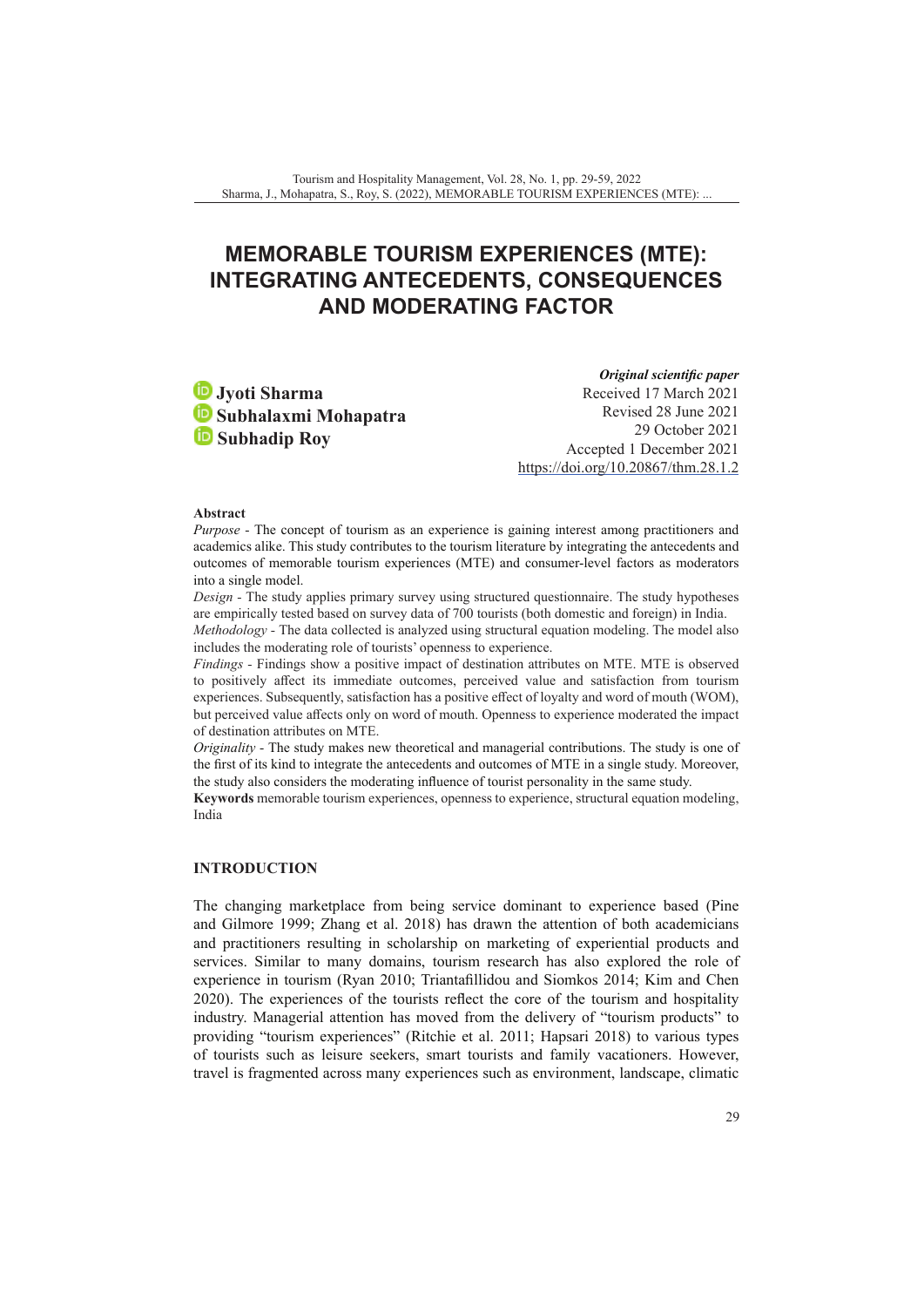and cultural specificity, adventure, religion and spirituality, destination activities such as shopping and likewise (Kim, Hallab and Kim, 2012; Ritchie et al. 2011) creative tourism (creative tourism New Zealand) (Ali et al. 2015). Thus, destination marketers are carefully creating experiences and communicating the same through destination endorsements such as Historical Egypt, Romance of Paris, Incredible India, Creative Paris, and Dubai Shopping instead of merely selling a destination.

Despite the growing prominence of memorable tourism experiences (MTE) (e.g. Kim and Chen 2020), tourism researchers have investigated the antecedents (Tung and Ritchie 2011; Kim, Ritchie and McCormick, 2012; Kim 2014) and the consequences of MTE separately (e.g. Bolton and Drew 1991; Adhikari and Bhattacharya 2016), while there has been no study that integrates the antecedents and consequences. Researchers also have not integrated consumer level factors that may moderate the relationships between tourism experience facilitators and the actual experience. With growing focus by tourism marketers on building and managing a tourism and service experience that not only creates satisfaction but lead to positive WOM, there is need for a comprehensive study integrating antecedents, consequences and moderators of MTE (Martín-Ruiz et al. 2012; Triantafillidou and Siomkos 2014; Kim and Chen,2020). While there has been some recent interest on the same direction (e.g., Chandralal and Valenzuela 2013; Sthapit and Coudounaris 2018), researchers have either explored the phenomenon in a qualitative manner (e.g., Chandralal and Valenzuela 2013) or have explored the phenomenon partially (e.g., Sthapit and Coudounaris 2018). Thus, an understanding of a research model that has MTE as the focal construct and integrates its antecedents and consequences using a rigorous quantitative approach would not only establish the importance of MTE in tourism research, it would also allow an understanding of the effects of destination attributes such as destination image on MTE and the consequent effect of MTE on consumer level outcomes such as satisfaction and loyalty.

The three major research questions that we try to address in the present study are:1) what is the effect of destination attributes on MTE; 2) what is the effect of MTE on immediate outcomes such as perceived value and satisfaction and subsequent outcomes such as loyalty and word of mouth; 3) what is the moderating effect (if any) of consumer openness to experience on relation between destination attributes and MTE. To summarize, the present study empirically validates a model that has MTE as a mediator between destination attributes and attitudinal effects on the consumer (in form of perceived value and satisfaction) and subsequent effects on tourist loyalty and word of mouth including the moderating effect of the consumer's openness to experience on the relation between the antecedents to MTE.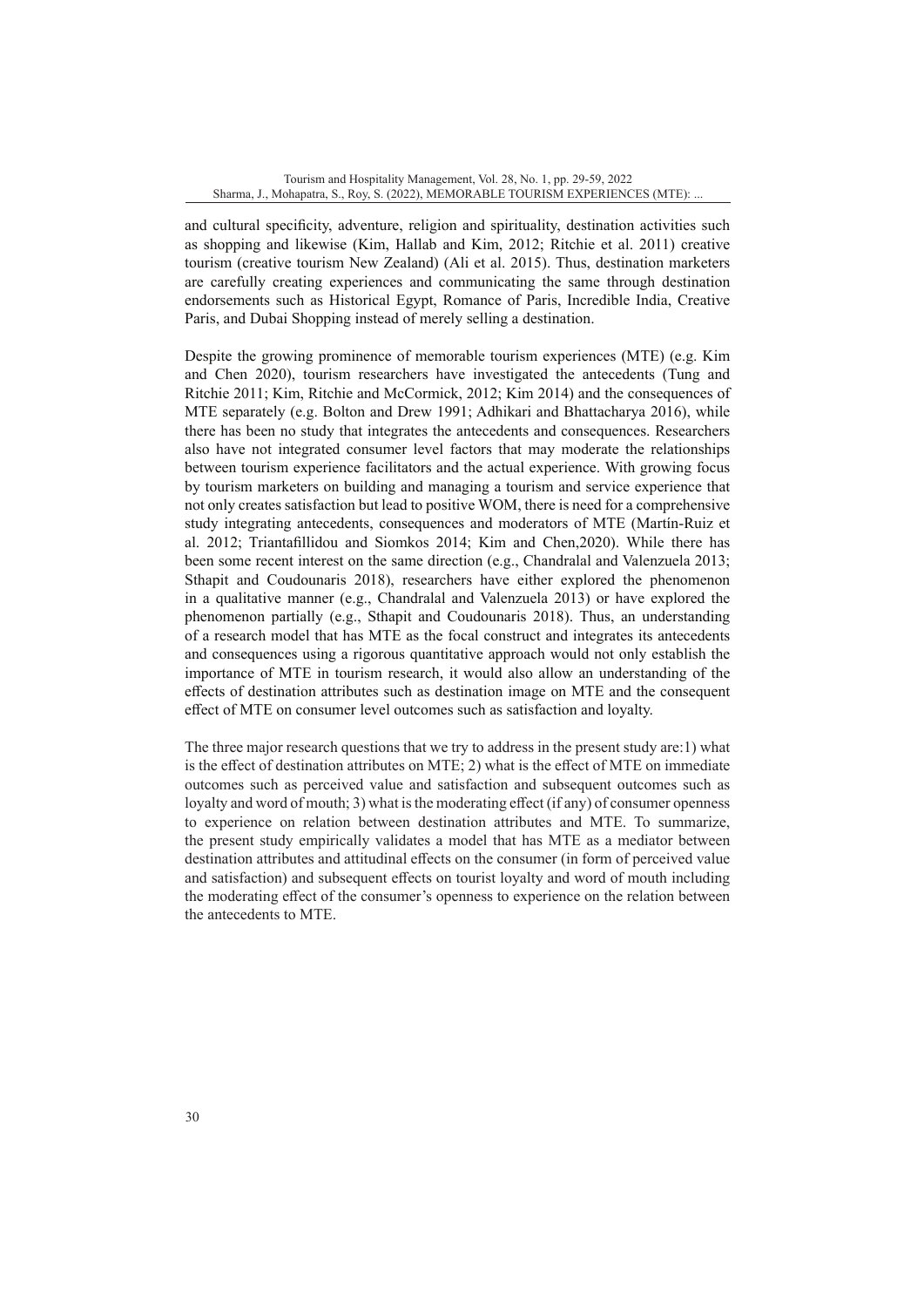# **1. LITERATURE REVIEW**

## **1.1. Memorable Tourist Experience**

The central interest of research in tourist experience is based on investigating the psychology underlying tourist experience and to comprehend how the same experiences may be transformed into memorable experiences (Chandralal et al. 2015; Kim and Chen 2020). Experience has an important influence on memory generation which is the primary objective of the tourism industry (Gohary et al 2020). Infact, the yearning for authentic experiences has become imperative in tourism and reflects the current experience economy (Cornelisse 2018). The experience of a tourist is the personal state of the mind that is felt during a tourism service encounter (Ryan 2010). Tourism experience comprises of multiple aspects, encompassing behavior, perception, cognition and emotions: that may be explicitly expressed or implied (Kim and Chen 2020) and internal connections are important for extraordinary experience (Iványi and Bíró-Szigeti 2020). Multiple conceptualizations of tourism experience have been constructed including travel experience (Ryan 2010); transformative tourism experience (Kirillova, et al. 2017); and memorable tourism experience (Kim 2014; Kim and Chen 2019; Kim and Chen 2020), of which the last one received significant importance among researchers.

A memorable tourism experience could be defined as a significant event that is accumulated in the memory of the tourist and can be evoked later (Kim and Chen 2020). Such memorable experiences may lead to psychological outcomes in the consumer such as a sense of happiness and enjoyment that embeds in long term memory and is cherished (Csikszentmihalyi 1990; Sthapit and Björk 2019). Researchers have reflected that travelers are information creators, processors and distributors who co-create their own experiences and are in no way passive information consumers (Suhartanto et al. 2020).

MTEs are carefully created from the complete tourist experience and can be easily reminisced even when the trip is over (Sthapit and Björk 2019; Kim and Chen 2020). Consumers first recollect previous travel experiences before they seek information regarding a destination and decide to travel. Thus, MTEs are relevant for the destination marketers as they also affect future decision making of the consumer (Kim et al. 2010). MTE is based on two aspects, (a) tourism experience in a provided time and space and (b) procedure of creating memories concerning experience or consumption (Coelho et al. 2018). Tourism researchers emphasize on the role of memorable experiences in influencing revisit decisions and WOM communication (Marschall 2012; Hapsari 2018; Suhartanto et al. 2020). Thus, one could argue that MTE would act as a mediator between destination attributes and consumer attitudes and behavior post the experience.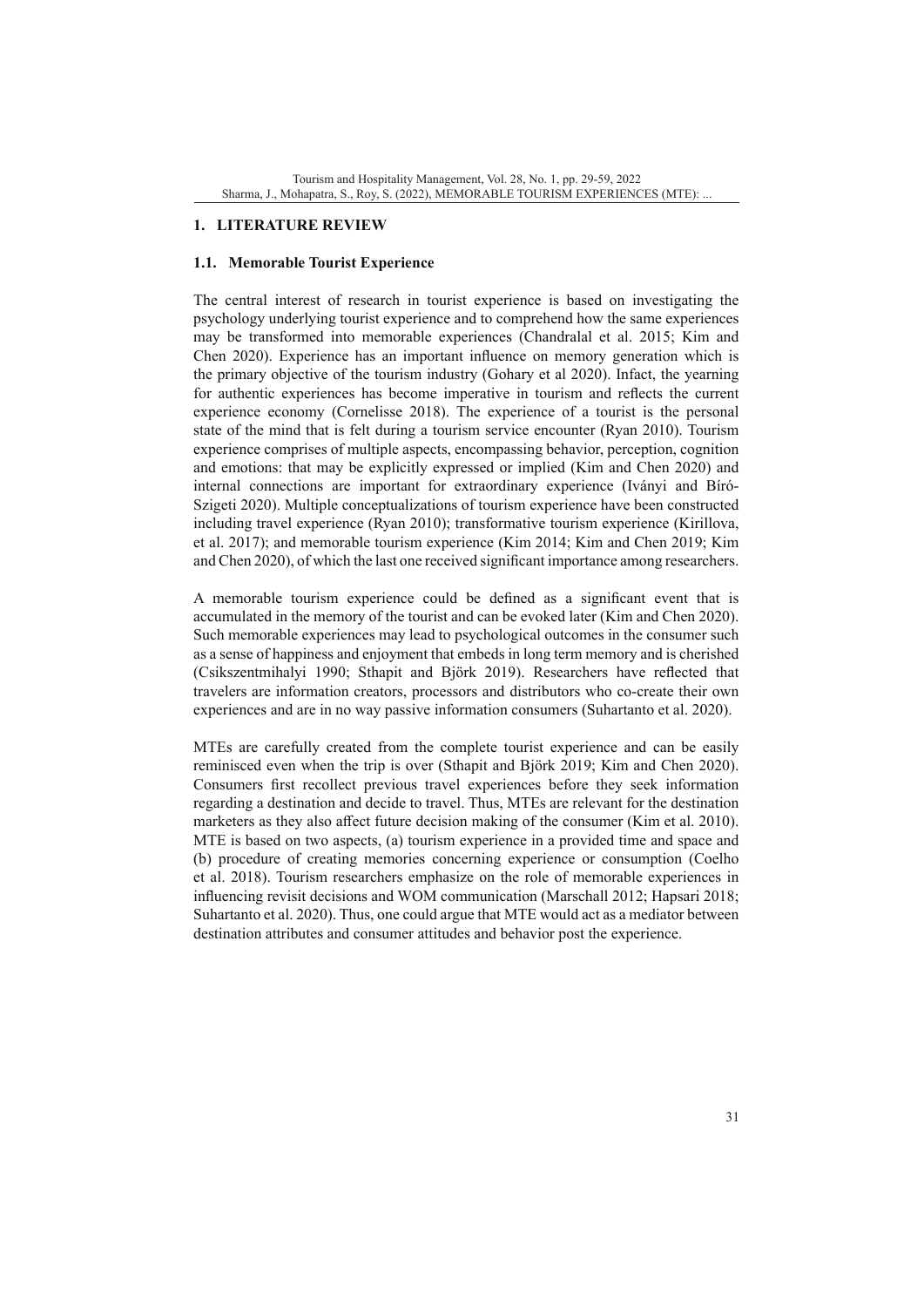# **1.2. Facets of MTE**

Research in MTE is relatively less compared to customer experience literature in mainstream marketing (Kim and Ritchie 2014). Tung and Ritchie (2011) discussed 4 dimensions of MTE (viz. affect, consequentiality, expectations and recollection). Subsequently, Kim, Ritchie and McCormick (2012b) constructed a seven-dimensional MTE scale, where the dimensions were: refreshment, hedonism, local culture, knowledge, meaningfulness, involvement, and novelty. Hedonism refers to the emotions and feelings that are positively connected with tourist experiences, e.g., happiness and excitement (Tung and Ritchie 2011). Refreshment is the feeling of being relaxed or rejuvenated that has a positive impact on people's travel memories (Kim 2010). Local culture is concerned with close interactions of the tourists with the local people that result in making the travel experience a memorable one (Morgan and Xu 2009). Meaningfulness is important for the well-being of a person and has a sense of achieving something worthy (Baumeister and Vohs 2002). Knowledge relates to the information, facts or experiences that a tourist gains in tourism (Blackshaw 2003). Involvement indicates the immersion that the tourist finds him/herself in an activity that results in a memorable experience (Pine and Gilmore 1999). Novelty is the act of experiencing new things (such as, culture, food, and accommodation) as a part of the tour as a component of MTEs (Chandralal and Valenzuela 2013). Subsequently, Chandralal et al. (2015) discussed seven experiential themes of tourism experience: "*local people's life and culture, personally significant experiences, shared experiences, perceived novelty, perceived serendipity, professional guides and tour operator services, and affective emotions*". Recent research on MTE focuses on the network of MTE and other constructs such as destination image, attachment, satisfaction, memory and belief, subjective well-being, and loyalty (Tsai 2016; Kim 2018; Zhang et al. 2018; Kim and Chen 2020).

### **1.3. Destination Attributes as Antecedents of MTE**

Tourists are significantly affected by the various attributes that characterize a destination. Destination attributes encourage marketers to "*facilitate the development of destination that enhances the likelihood that tourists can create their own Memorable Tourism Experience (MTE)*" (Tung and Ritchie 2011, 3).A combination of attributes, such as country image, landscape, local shopping experiences, cultural exchange, destination infrastructure and entertainment results in the construction of favorable image of the destination and affect individuals' choice of the same (e.g., Kim, Hallab and Kim, 2012). In addition, the performance of the destination attributes leads to creation of MTE and tourists' future behavior (Triantafillidou and Siomkos 2014). Tourists who are enticed by the destination's attributes engross themselves in activities offered at the destination that may affect the memorable experiences (Kim 2014).

Thus, destination attributes would affect MTE. Researchers have tried understanding the factors that lead to favorable MTE, without unanimity in the outcomes (Kim 2010; Kim, Hallab and Kim, 2012). However, researchers have not yet explored the effect of the major destination attributes (that lead to the creation of experiences) on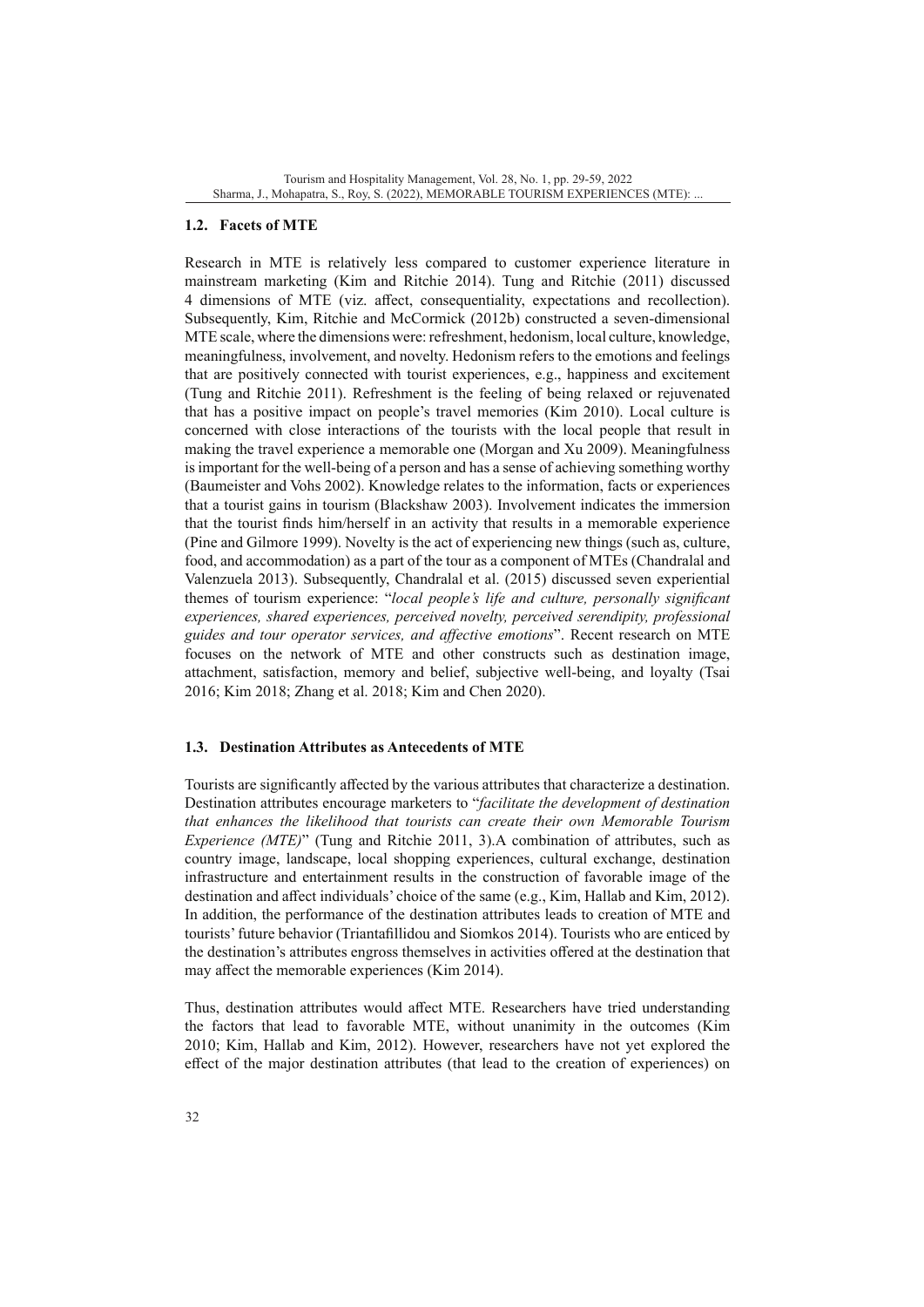the multidimensional MTE construct (Assaf and Josiassen 2012). This exploration becomes important as various factors or a destination, such as, the perception about the infrastructure, accessibility and management of the destination are expected to influence the tourism experience and the traveler's memory (e.g., Kim 2014; Kim and Chen 2020). Thereby, we postulate our first hypothesis as:

*H1: Favorable destination attributes have a positive and significant effect on MTE.*

## **1.4. Consequences of MTE**

Experience as defined Carlson (1997) is "a perpetual flow of views and feelings that transpire during the moments of consciousness". The experiences that the consumers' store in their memory are important sources of internal information for subsequent decision making as suggested by Hoch and Deighton (1989). Experiences are vital for tourists as they result in attitudinal (e.g., perceived value and satisfaction) and behavioral (e.g., loyalty and WOM) outcomes (Suhartanto et al. 2020). However, not all outcomes may be direct as Tsai (2016) and Sharma and Nayak (2019) reflects that MTEs may have both direct and indirect effect on intentions and behavior. We argue that MTEs may influence attitudinal outcomes directly and behavioral outcomes indirectly. The immediate outcomes could be explained using the expectation confirmation theory (ECT) of Oliver (1980). The ECT has applied to explain tourist experience by Ryan (2010) and used in empirical research by Kim (2018). According to the ECT, post consumption evaluation (i.e., the outcome of MTE) is a function of the confirmation/disconfirmation of the beliefs held by the consumer for the product/service consumed. Thus, there should be some immediate outcomes based on the attitudinal confirmation/disconfirmation of the beliefs related to the tourism destination that were built through various media and communication (even past experience).

One of the immediate outcomes of MTE is perceived value. Perceived value as defined by Zeithaml (1988) is the "*consumer's overall assessment of the utility of a product (or service) based on perceptions of what is received and what is given*" (p. 14). Strong value perceptions are generated by services that offer memorable experiences in the context of services (Edvardsson et al. 2005). The same has been observed across tourism industry (Chen and Tsai 2007). It is also observed that destinations providing good quality, satisfying experiences are perceived by the tourists to be of high value (Lee et al. 2007).

The next immediate outcome of MTE that we discuss is tourist satisfaction. Past studies have established that satisfaction is the outcome of consumer's appraisal of the value of experience over the experience process (Suhartanto, et al. 2020). Scholars have studied the impact of experience on consumer satisfaction (e.g., Bolton and Drew 1991) and have opined that experience may have a long-lasting impact on consumer satisfaction. While satisfaction is an important component of any experience (including MTE) (Holbrook and Hirschman 1982), the extent of satisfaction may be decided by the tourist responses to the service-quality at a subjective/affective level (Suhartanto, et al. 2020). Thereby, a memorable tourism experience would generate satisfaction among the tourists (Tung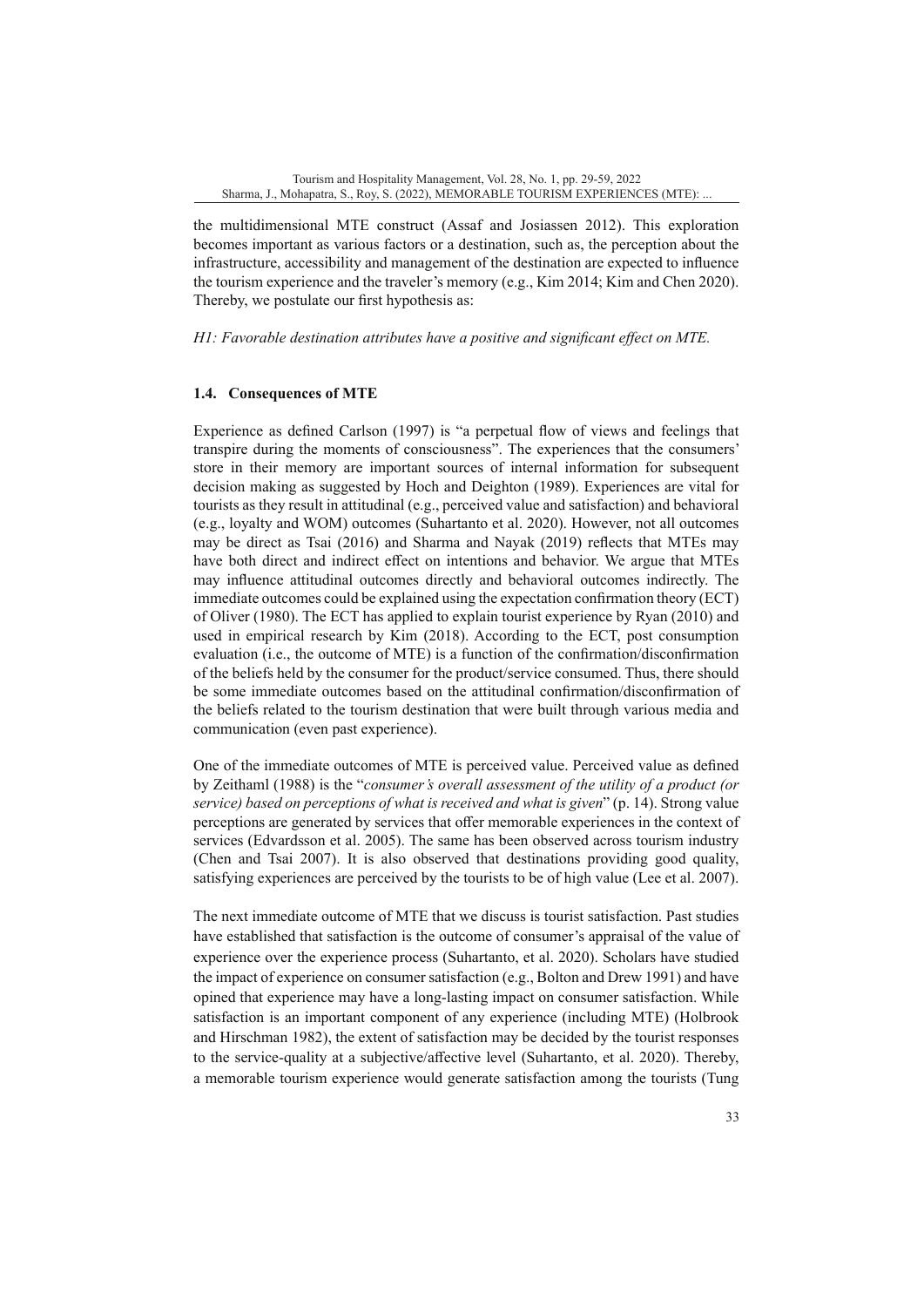and Ritchie 2011; Sharma and Nayak 2019). Summarizing the discussion, we postulate the next two hypotheses:

*H2a: MTE will have a positive and significant effect on perceived value of tourism. H2b: MTE will have a positive and significant effect on tourist satisfaction.*

### **1.5. Subsequent Consequences of MTE**

One of the purposes of tourist destinations is to generate value for the tourists immersed in a memorable experience and thereby, make them revisit (Triantafillidou and Siomkos 2014). Researchers note that organizations that are seeking novel ways to create an experience (that would also aid in positioning), will be successful in customer retention (Bendapudi and Leone 2003). We draw explanations behind such inference based on the liminality theory (Gennep 1960; Turner 1974). According to the liminality theory, an individual may pass through a liminal phase (may be because of a new environment or experience) that allows him/her to move from ordinary to extraordinary and may have a complete change of perspectives where they create new perspectives dissolving the previously held ones. If we juxtapose this rationale in the case of MTE, one could argue that MTE allows tourists to pass through a liminal phase where he/she may experience transformation that, if positive, leads to the consequential outcomes such as tourist loyalty and WOM.

Research has supported the association between the customers' perceived value and its relational outcomes, namely, loyalty (e.g., Harris and Goode 2004), and positive word of mouth (e.g., Dubrovski 2001). The extent of loyalty towards the destination is reflected in tourists' revisit intentions and their willingness to advocate the tourist destination among their peers (Chen and Tsai 2007) and their previous brand experience (Hussein 2018). We already posited that the customers who encounter memorable service experience would have a positive perceived value. This perceived value would create effective informal communication or word of mouth (WOM) regarding the service. Mainstream marketing researchers have established perceived value as the major influencer of consumer satisfaction and behavioural intentions (e.g. Cronin et al. 2000; Coelho et al. 2018). Behavioral intentions are significant indicators for firms to comprehend whether customers will stay with, or leave the firm. Based on the arguments discussed, we postulate the next hypotheses:

# *H3a: Perceived value (derived from MTE) has a positive and significant effect on loyalty H3b: Perceived value (derived from MTE) has a positive and significant effect on WOM*

Tourist satisfaction refers to the function of expectations before traveling and posttravel experiences. Literature postulates that highly satisfied customers are the most valuable customers who spread positive WOM and reflect strong loyalty (Lee et al. 2011; Suhartanto et al. 2020). A satisfied tourist tends to communicate his/her positive experience through WOM and elicits repeat visit (loyalty) (Bigné et al. 2005).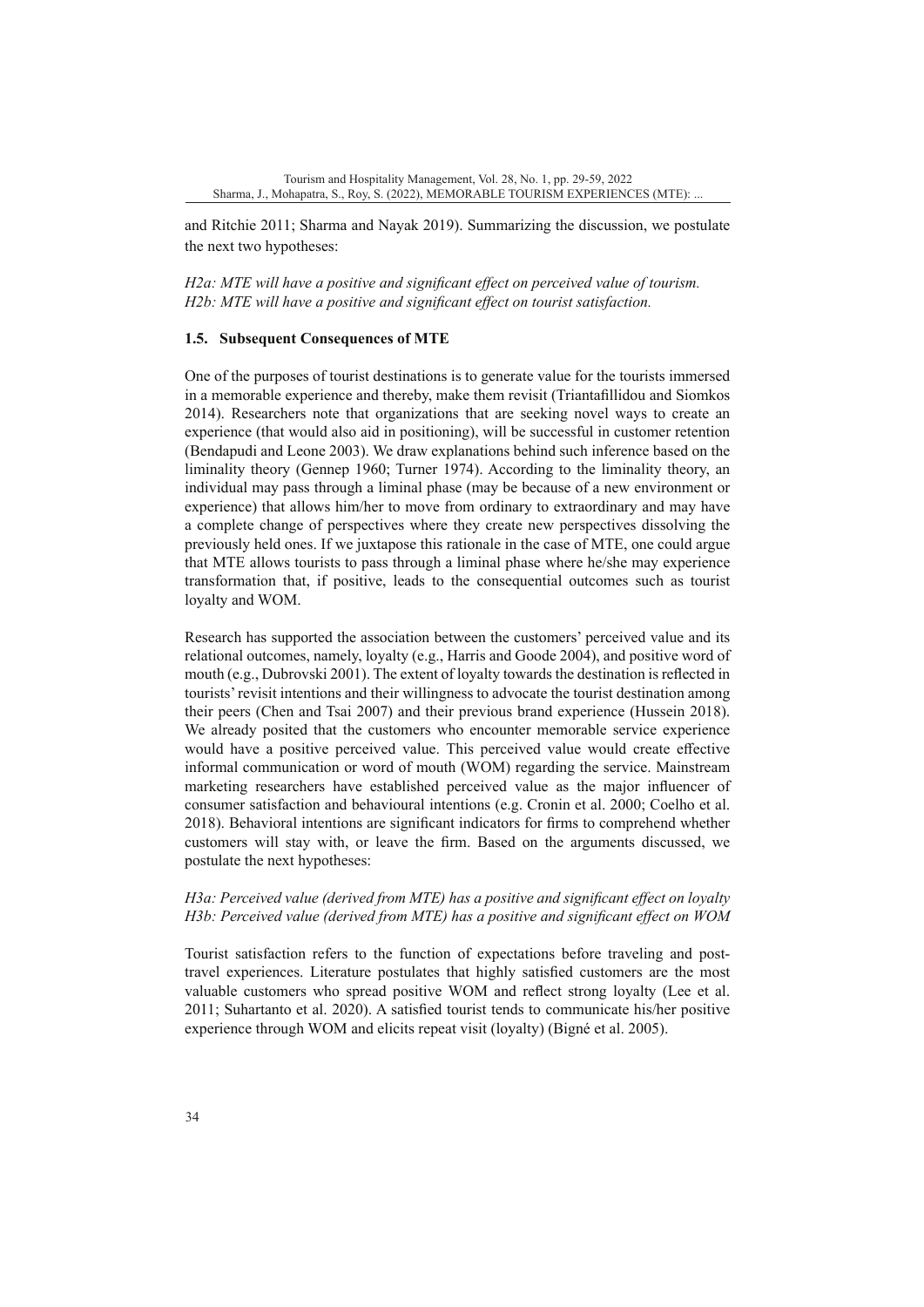In addition, Ou and Verhoef (2017) note that emotional experiences relying on relational exchange between the tourists and service providers result in future loyalty. Customers who are loyal will reflect behaviours such as repeat purchase (visit) and promote the brand vis positive WOM in future (Triantafillidou and Siomkos 2014). Therefore, satisfaction can be studied as the primary phase of developing emotions that results in strong loyalty for the service provider. A satisfied tourist may have destination revisit intentions, recommend it, or spread favorable comments about it (Ryan 2010; Lee et al. 2011). Thereby, we propose the next hypotheses as:

*H4a: Satisfaction (resulting from MTE) has a positive and significant effect on loyalty H4b: Satisfaction (resulting from MTE) has a positive and significant effect on WOM*

# **1.6. Openness to Experience**

Experience is described as a collection of sensory memorabilia (Pine and Gilmore 1999; Kim and Chen 2020). When buyers purchase an experience, they connect themselves to the memorable events provided by an experience provider. However, it is important for customers to be open (receptive) towards various experiences to make them memorable. Personality traits of the consumer might play a deciding role in predicting and elucidating consumer behavior (Kim and Jang 2016) that is integral for experiences. Risks related to an unexplored destination are influenced by individual personality (Gross and Sand 2020) thereby making openness to experience an essential aspect of tourism.

Openness to experience concerns the extent of and individual's originality, having broad interest, intellectual inquisitiveness and has inclination for variety (Kim and Jang 2016). People with this personality trait are imaginative and sensitive to art and beauty, are intellectually curious, flexible and nondogmatic in their behavior. Individuals more open to experience are likely to be higher in inquisitiveness, imagination power and adaptability to novel circumstances and experiences (Madjar 2008) and foster a wider set of passions and interests (Butt and Phillips 2008). Schneider and Vogt (2012) found tourist personality to influence choice of adventure tourism as the personality traits such as liveliness, competitiveness and cultural experiences are associated with adventure travel. This implies that tourists high on openness to experience would be more affected by destination attributes and form more memorable and strong tourism experiences compared to those who are less open to experiences. Thereby, we argue that openness to experience as a personality trait would moderate the "flow" effect of destination attributes on MTE. However, this aspect of tourist personality traits affecting tourism experience has not been discussed in tourism research as per the authors' knowledge. Hence, we postulate the final hypothesis as:

# *H5: Openness to experience will moderate the effect of the destination attributes on MTE.*

Integrating all the hypotheses, we create the conceptual model in Figure 1 where we place MTE as the focal mediator between destination attributes and consumer outcomes.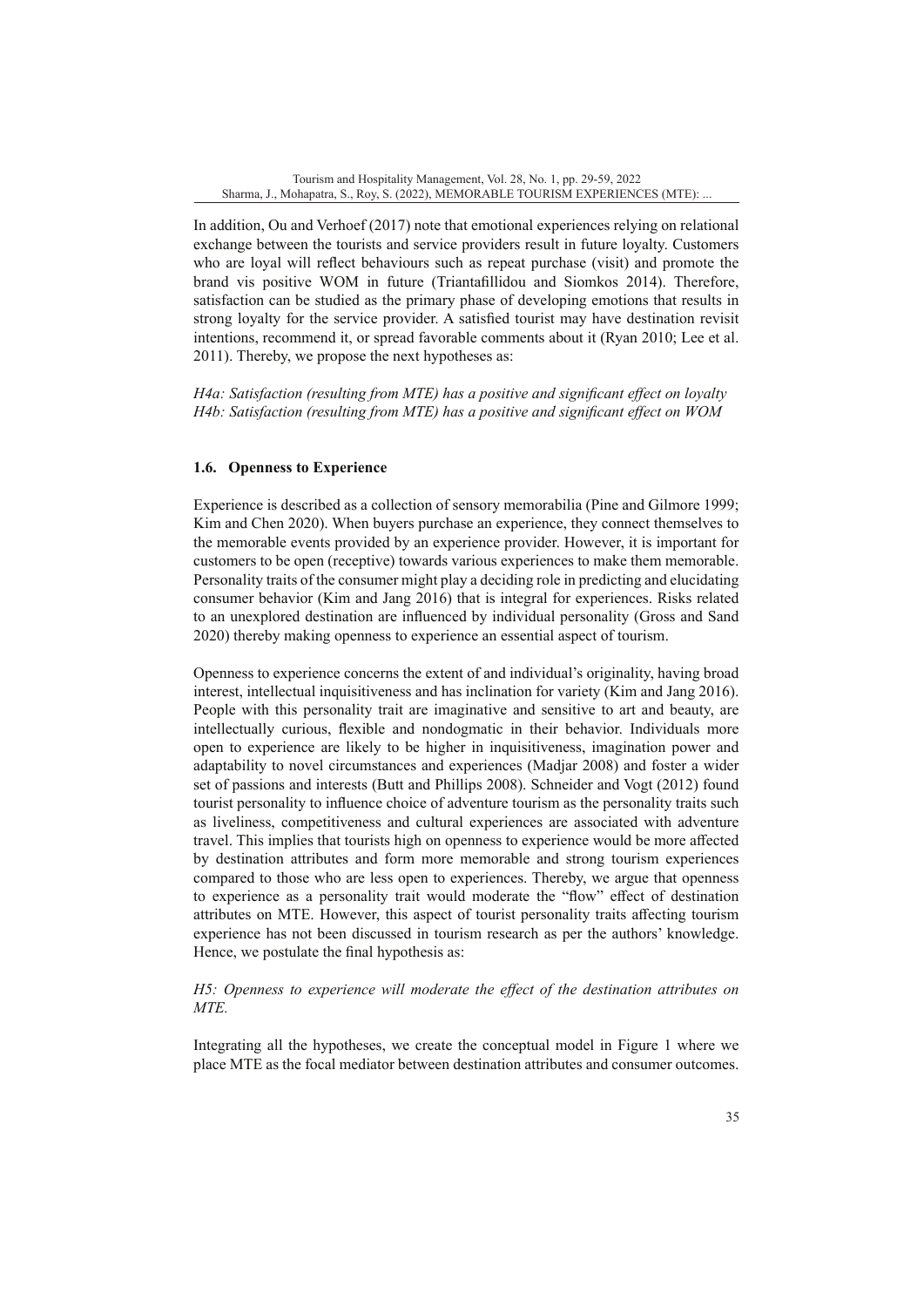Figure 1: **The Conceptual Model**



#### **2. METHODOLOGY**

#### **2.1. Focal Country**

We selected India as the focal country for the research. Most developing countries such as India, Brazil and China have reflected proof of economic growth and latent demand for the tourism industry, both inbound and outbound (Richards 2018). The reason for choosing India as research focal sample country is that because India is expected to set up itself as the fourth largest Travel and Tourism economy by 2027 (Swanston 2019). Both at global and national level, India is revered as an attractive destination offering a diversity of beautiful landscapes and culture but still under researched (Sanjeev and Birdie 2019). The rise of India tourism sector contributed to inbound growth in many destinations (Richards 2018). Thus, India is one of the countries where such a study is applicable and would generate relevant implications.

## **2.2. Questionnaire Design**

The present study has seven major constructs (refer to figure 1) that are: destination attributes, MTE, perceived value, satisfaction, loyalty, WOM and openness to experience. Measures for all constructs were adopted from existing literature except destination attributes; MTE (Kim et al. 2012) (24 items, 7 sub-dimensions); perceived value (Zeithaml 1988) (3 items, 1 dimension); satisfaction (Lee et al. 2011) (3 items, 1 dimension); loyalty (2 items, 1 dimension); word of mouth (2 items, 1 dimension) both from (Murphy et al. 2000); and openness to experience (Moghavvemi et al. 2017) (10 items, 1 dimension).The destination attributes scale (Kim 2014) (33 items, 10 subdimensions) was subject to one round of review to suit it better to the Indian context and also with respect to similarity between other constructs in the model. The review was performed by a panel of experts comprising of two marketing scholars specializing in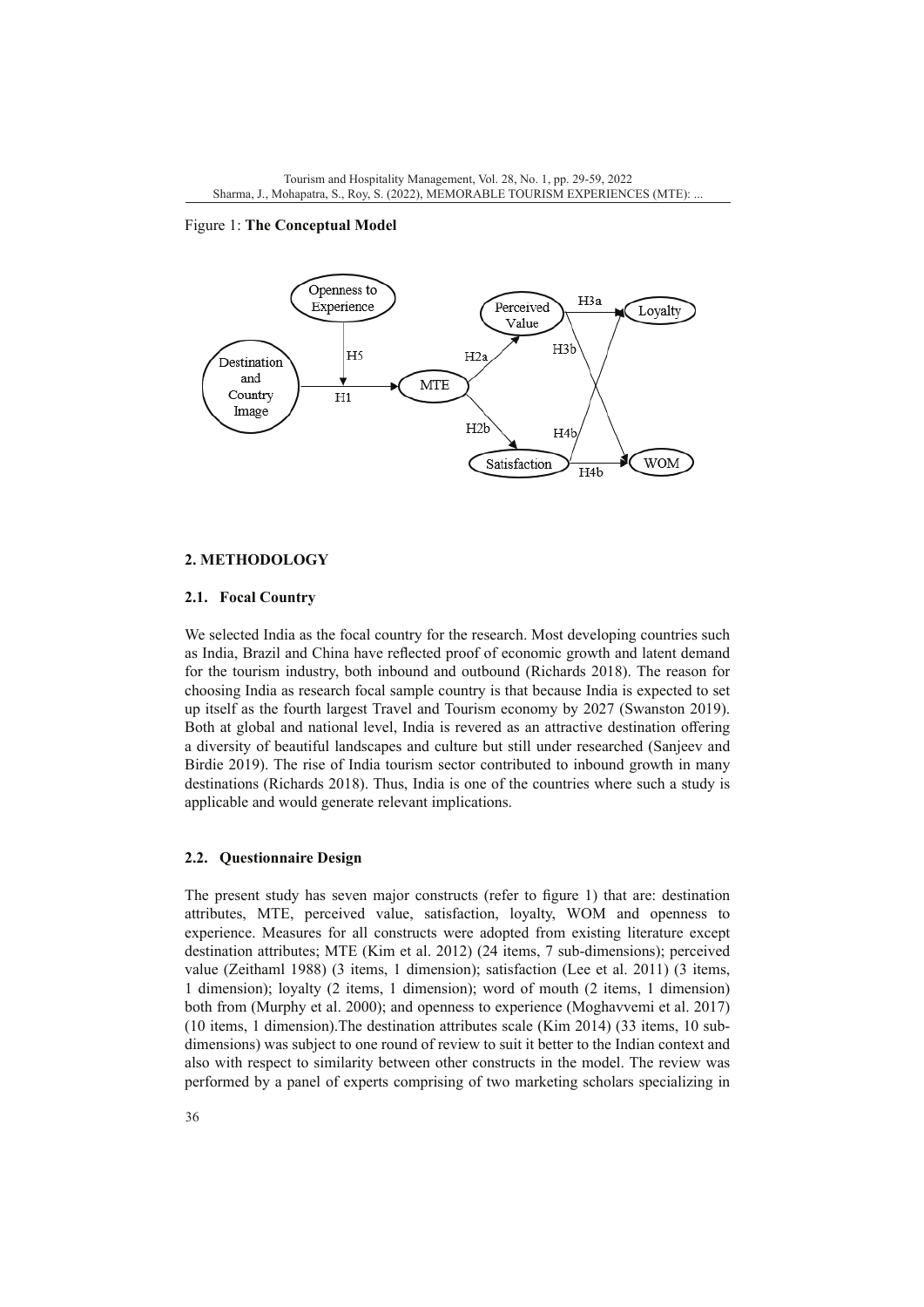tourism marketing, two tourism industry experts and a high-level government official in charge or a state tourism board. Based on their suggestions, two dimensions were removed that were local culture and superstructure. Thus, the resultant scale had 8 dimensions with 27 items. The items related to the MTE scale were measured on a fivepoint Likert type scale with endpoints (1 never experienced– 5 strongly experienced). All other items were measured on five-point Likert scales (1 Strongly Disagree – 5 Strongly Agree). The last part of the study questionnaire included respondent demographics.

# **2.3. Data Collection**

The survey data was collected from tourists using systematic random sampling. Three tourism destinations were first chosen in India by the researchers, each of which offered very different tourist experience. The reason behind selecting three different destinations was to avoid bias that may be due to the destination type (such as a beach) and to increase generalizability. The first one was heritage destination, the second one was a skiing destination and third was a beach destination. Next, for each destination, tourists were approached to participate in a survey. This part was governed by systematic sampling. First, one busy location such as the beach, a heritage monument and the mall were selected in each location respectively. Trained associates were given the job to intercept every fifth tourist arriving at the selected place for a full week. Each tourist who was approached was briefed that the feedback given by them would help in the development of tourism and help future tourists. In the case of tourists who came with families, only one person was asked to participate in the survey. Based on consent, the survey was conducted. The data collection associates were asked to maintain 1:1 ratio of domestic: international tourists in each destination. A total of 700 completely filled responses (approximately 231 per destination) were obtained using this procedure (refer to Table 1 for sample demographics).

# **2.4. Data Analysis**

The data analysis was conducted in three phases. In the first phase, the data was subjected to exploratory factor analysis to identify the dimensionality and factor structure. This was performed using SPSS software. In the second phase, the data was subjected to confirmatory factor analysis to validate the factor structure for convergent and discriminant validity. In the third phase, the data was subjected to path analysis to check for the hypothesized relationships. Both phase two and three were performed using SPSS AMOS. The major part of the analysis was conducted using structural equation modeling (phase 2 and 3) because SEM permits the exploration of real-life phenomenon and "provides a useful forum for sense-making and in so doing link philosophy of science to theoretical and empirical research" (Bagozzi and Yi 2012). SEM is an appropriate statistical technique that allows testing of measurement models and also predictive hypotheses that approximates realities of the world (Bagozzi and Yi 2012). SEM has the ability to assess of latent constructs at the level of observation (i.e., a measurement model) and the testing of hypothesized association between latent constructs at the theoretical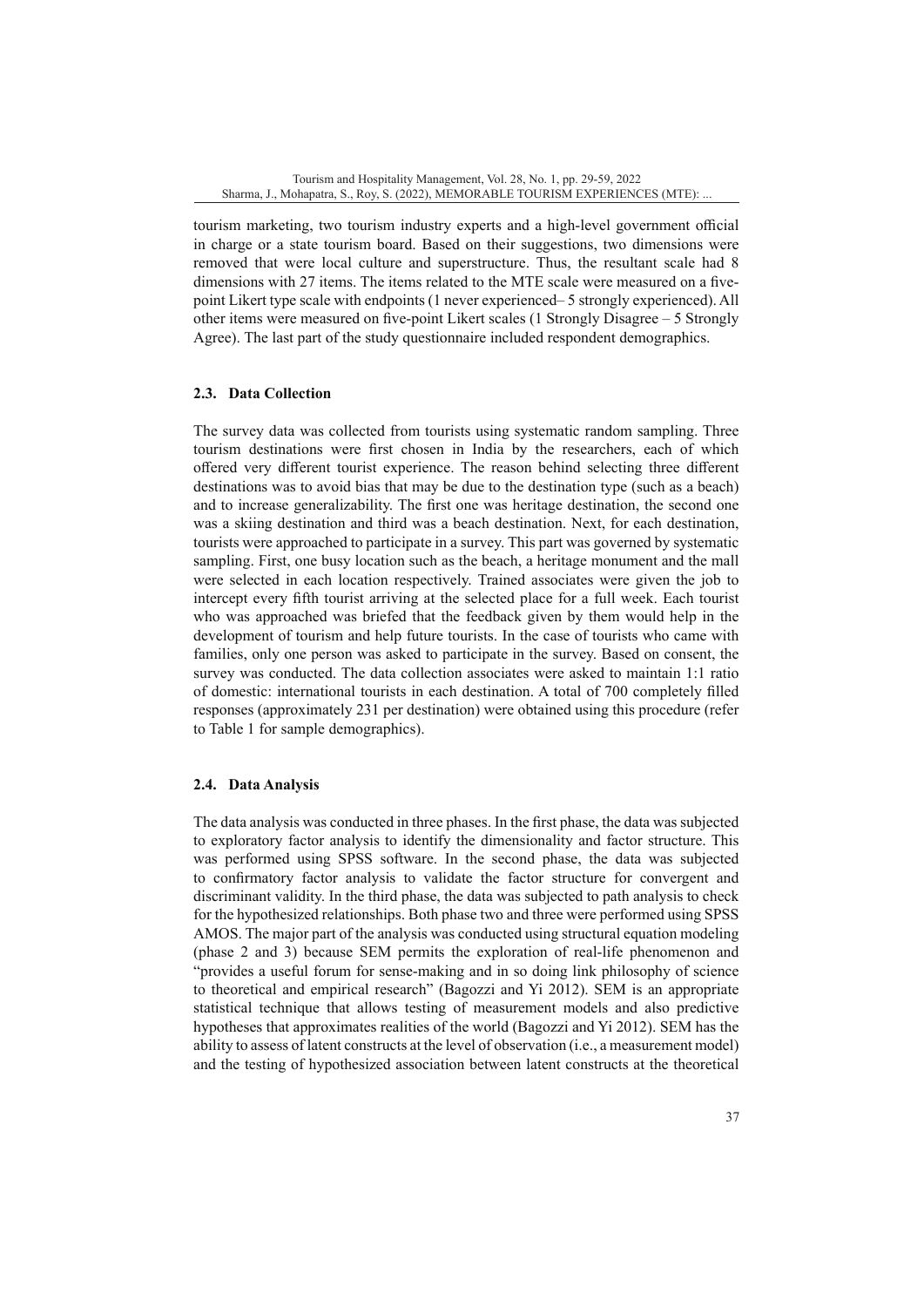level (structural model) (Hair et al. 2012). SEM is a very popular methodology in social and behavioral sciences and is deemed to be a widely employed statistical technique for estimating complex models that comprise several dependent and independent variables (Heene et al. 2011; MacCallum and Austin 2000). In addition, most empirical studies exploring MTE have used similar procedures like the present study such as Kim et al. (2012); Kim and Ritchie (2014); Kim (2018). Thus the use of SEM is justified.

| <b>Characteristics</b> |                                  | Frequency | Percentage $(N=700)$ |
|------------------------|----------------------------------|-----------|----------------------|
|                        | Indian                           | 356       | 50.86                |
| Nationality            | Foreign                          | 344       | 49.14                |
| Gender                 | Male                             | 382       | 54.57                |
|                        | Female                           | 318       | 45.43                |
|                        | 20-29                            | 156       | 22.29                |
| Age                    | 30-39                            | 242       | 34.57                |
| (in years)             | $40 - 49$                        | 168       | 24.00                |
|                        | 50 and above                     | 134       | 19.14                |
|                        | 10+2 (High School)               | 90        | 12.86                |
| Education              | College (Graduate)               | 234       | 33.43                |
|                        | Higher (Masters and be-<br>yond) | 376       | 53.71                |
| <b>Marital Status</b>  | Single                           | 292       | 41.71                |
|                        | Married                          | 408       | 58.29                |
|                        | <b>Below 15000</b>               | 110       | 15.71                |
| Annual Income          | 15000 -25000                     | 172       | 24.57                |
|                        | 25000 - 50000                    | 186       | 26.57                |
| (in USD)               | $50000 - 100000$                 | 144       | 20.57                |
|                        | Above 100000                     | 88        | 12.57                |
|                        | Private Service                  | 160       | 22.86                |
|                        | Public/Govt. Service             | 88        | 12.57                |
|                        | <b>Business</b>                  | 184       | 26.29                |
| Occupation             | Professional (ex. artist)        | 60        | 8.57                 |
|                        | Student                          | 164       | 23.43                |
|                        | Others                           | 44        | 6.29                 |

# Table 1: **Sample Demographics**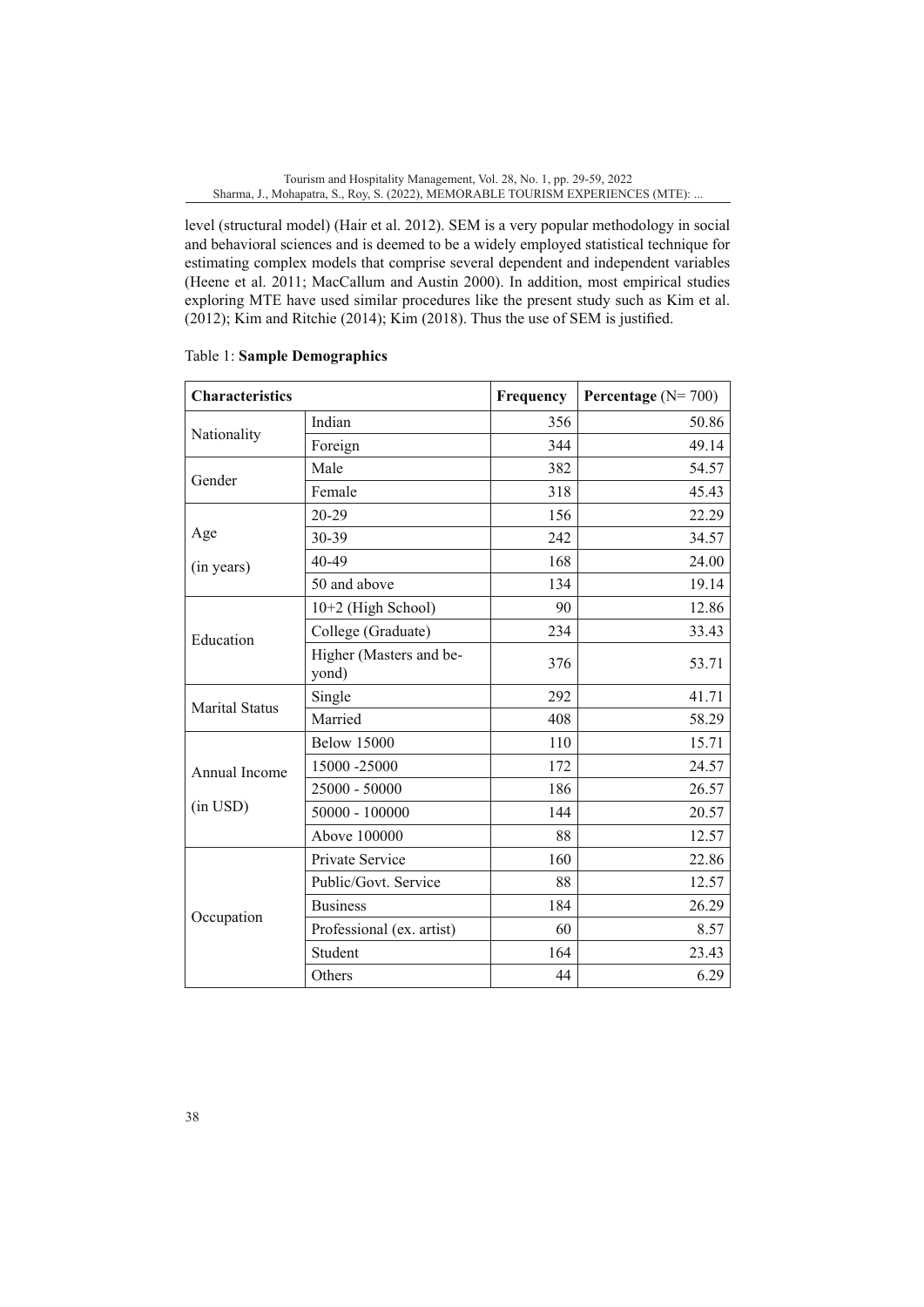# **3. FINDINGS**

# **3.1. Exploratory analysis**

We first conducted an exploratory factor analysis (EFA) of all items used in the study to assess the dimensionality of the factor structure. Results of the EFA indicated a 20-factor solution (Table 2) with the number of factors in each study construct mapping to the scale structures used. Three items from openness to experience were removed because of poor loading. The results indicated a KMO value to be 0.80 and statistically significant Bartlett's Test ( $p < 0.01$ ). A decent portion of the total variance (75%) was explained by the factor solution and each item had communality value above 0.6. The internal consistency reliability measures for each factor was acceptable (measured by Cronbach's Alpha).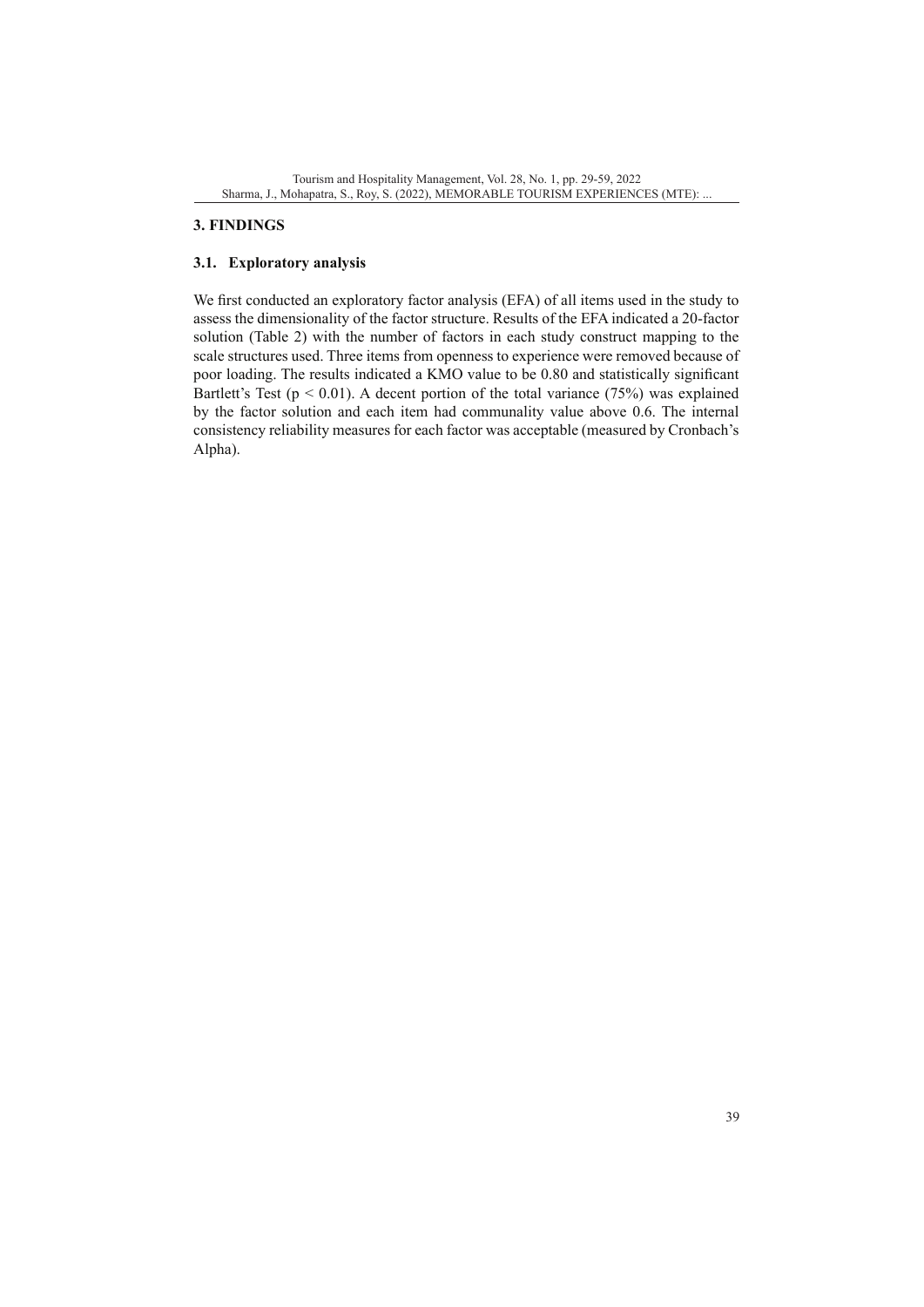| <b>Items</b>              |                             |            |               |            |     |     |     |     |     |            |            |            |                                     |     |            |     |     |            |            |
|---------------------------|-----------------------------|------------|---------------|------------|-----|-----|-----|-----|-----|------------|------------|------------|-------------------------------------|-----|------------|-----|-----|------------|------------|
|                           |                             |            |               |            |     |     |     |     |     | Constructs |            |            |                                     |     |            |     |     |            |            |
|                           | $\mathop{\rm ASI}\nolimits$ | <b>HOS</b> | $\breve{\Xi}$ | <b>MGT</b> | ACC | SQL | PGY | HED | NOV | LCL        | <b>RFR</b> | <b>MNG</b> | $\rm \stackrel{\textstyle >}{\geq}$ | KNW | $\rm \geq$ | SAT | LOY | <b>WOM</b> | <b>OPN</b> |
| ASII                      | $\overline{.711}$           |            |               |            |     |     |     |     |     |            |            |            |                                     |     |            |     |     |            |            |
| ASI2                      | .771                        |            |               |            |     |     |     |     |     |            |            |            |                                     |     |            |     |     |            |            |
| ASI3                      | .836                        |            |               |            |     |     |     |     |     |            |            |            |                                     |     |            |     |     |            |            |
| ASI4                      | 699                         |            |               |            |     |     |     |     |     |            |            |            |                                     |     |            |     |     |            |            |
| HOS1                      |                             | .725       |               |            |     |     |     |     |     |            |            |            |                                     |     |            |     |     |            |            |
| HOS2                      |                             | .554       |               |            |     |     |     |     |     |            |            |            |                                     |     |            |     |     |            |            |
| HOS3                      |                             | .821       |               |            |     |     |     |     |     |            |            |            |                                     |     |            |     |     |            |            |
| <b>INFI</b>               |                             |            | .746          |            |     |     |     |     |     |            |            |            |                                     |     |            |     |     |            |            |
| INF <sub>2</sub>          |                             |            | .824          |            |     |     |     |     |     |            |            |            |                                     |     |            |     |     |            |            |
| INF3                      |                             |            | .861          |            |     |     |     |     |     |            |            |            |                                     |     |            |     |     |            |            |
| $\mathbb{N} \mathbb{F}^4$ |                             |            | .825          |            |     |     |     |     |     |            |            |            |                                     |     |            |     |     |            |            |
| MGT1                      |                             |            |               | .852       |     |     |     |     |     |            |            |            |                                     |     |            |     |     |            |            |
| MGT <sub>2</sub>          |                             |            |               | .853       |     |     |     |     |     |            |            |            |                                     |     |            |     |     |            |            |
| MGT3                      |                             |            |               | .714       |     |     |     |     |     |            |            |            |                                     |     |            |     |     |            |            |
| MGT4                      |                             |            |               | $.681$     |     |     |     |     |     |            |            |            |                                     |     |            |     |     |            |            |

Tourism and Hospitality Management, Vol. 28, No. 1, pp. 29-59, 2022 Sharma, J., Mohapatra, S., Roy, S. (2022), MEMORABLE TOURISM EXPERIENCES (MTE): ...

Table 2: Exploratory Factor Analysis Table 2: **Exploratory Factor Analysis**

40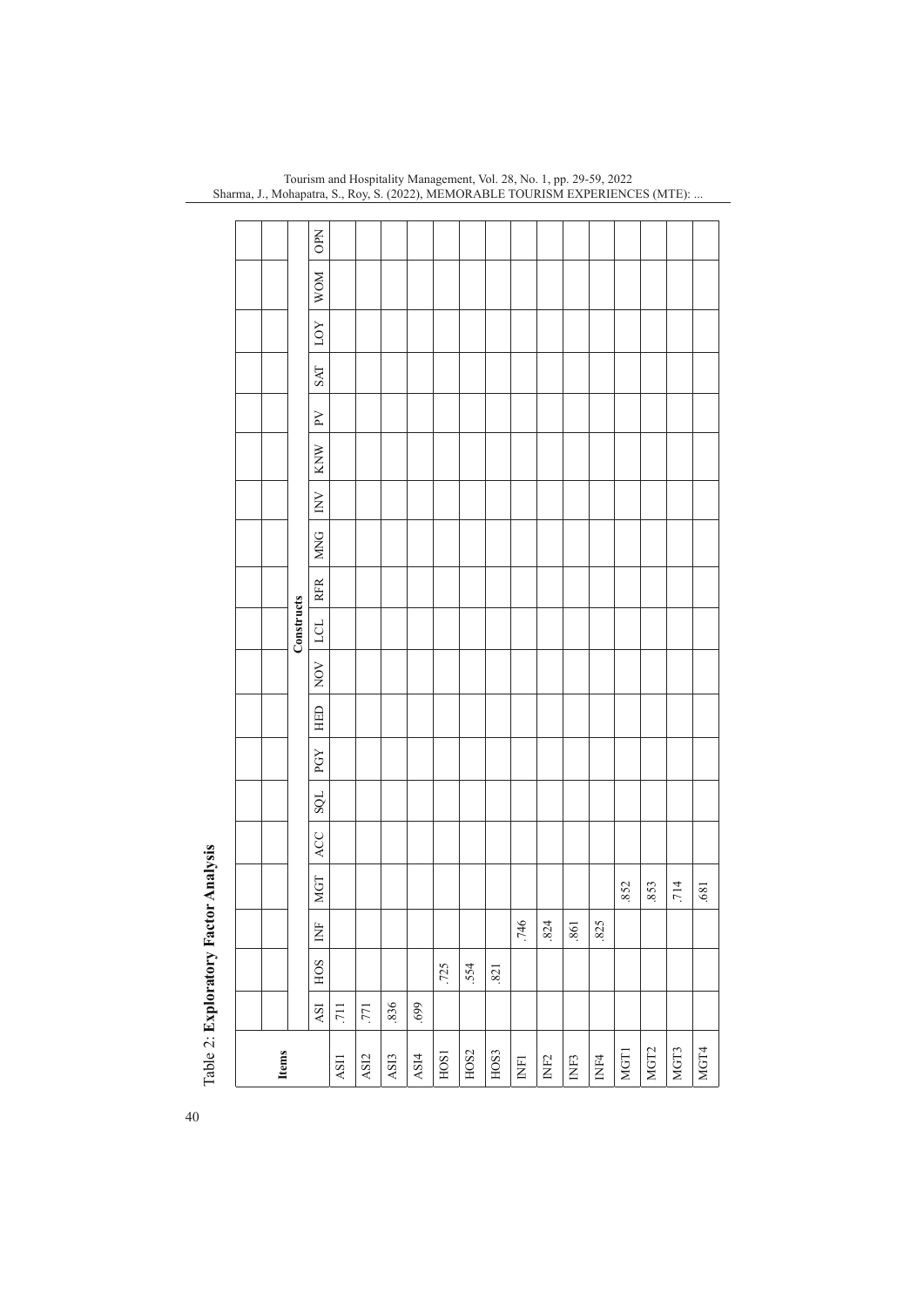|      |                  |                  |      |              |      |      |                              |      |        |                  |        |      |      |                    |                |                  | $\boldsymbol{802}$ | $\lceil 69 \rceil$ | 591  |
|------|------------------|------------------|------|--------------|------|------|------------------------------|------|--------|------------------|--------|------|------|--------------------|----------------|------------------|--------------------|--------------------|------|
|      |                  |                  |      |              |      |      |                              |      |        |                  |        |      | .787 | $.802$             | .726           | .748             |                    |                    |      |
|      |                  |                  |      |              |      |      |                              |      | $.828$ | .634             | $018.$ | .587 |      |                    |                |                  |                    |                    |      |
|      |                  |                  |      |              |      | .833 | .789                         | .782 |        |                  |        |      |      |                    |                |                  |                    |                    |      |
|      |                  |                  | 656  | .783         | .774 |      |                              |      |        |                  |        |      |      |                    |                |                  |                    |                    |      |
| 879  | 898.             | .913             |      |              |      |      |                              |      |        |                  |        |      |      |                    |                |                  |                    |                    |      |
|      |                  |                  |      |              |      |      |                              |      |        |                  |        |      |      |                    |                |                  |                    |                    |      |
|      |                  |                  |      |              |      |      |                              |      |        |                  |        |      |      |                    |                |                  |                    |                    |      |
|      |                  |                  |      |              |      |      |                              |      |        |                  |        |      |      |                    |                |                  |                    |                    |      |
|      |                  |                  |      |              |      |      |                              |      |        |                  |        |      |      |                    |                |                  |                    |                    |      |
|      |                  |                  |      |              |      |      |                              |      |        |                  |        |      |      |                    |                |                  |                    |                    |      |
| ACC1 | ACC <sub>2</sub> | $\overline{ACG}$ | SQL1 | $\text{SU2}$ | SQL3 | PGY1 | $\ensuremath{\mathrm{PGY2}}$ | PGY3 | HED1   | HED <sub>2</sub> | HED3   | HED4 | NOV1 | $_{\mathrm{NOV2}}$ | $\overline{N}$ | NOV <sub>4</sub> | LCLI               | LCL2               | LCL3 |

Tourism and Hospitality Management, Vol. 28, No. 1, pp. 29-59, 2022 Sharma, J., Mohapatra, S., Roy, S. (2022), MEMORABLE TOURISM EXPERIENCES (MTE): ...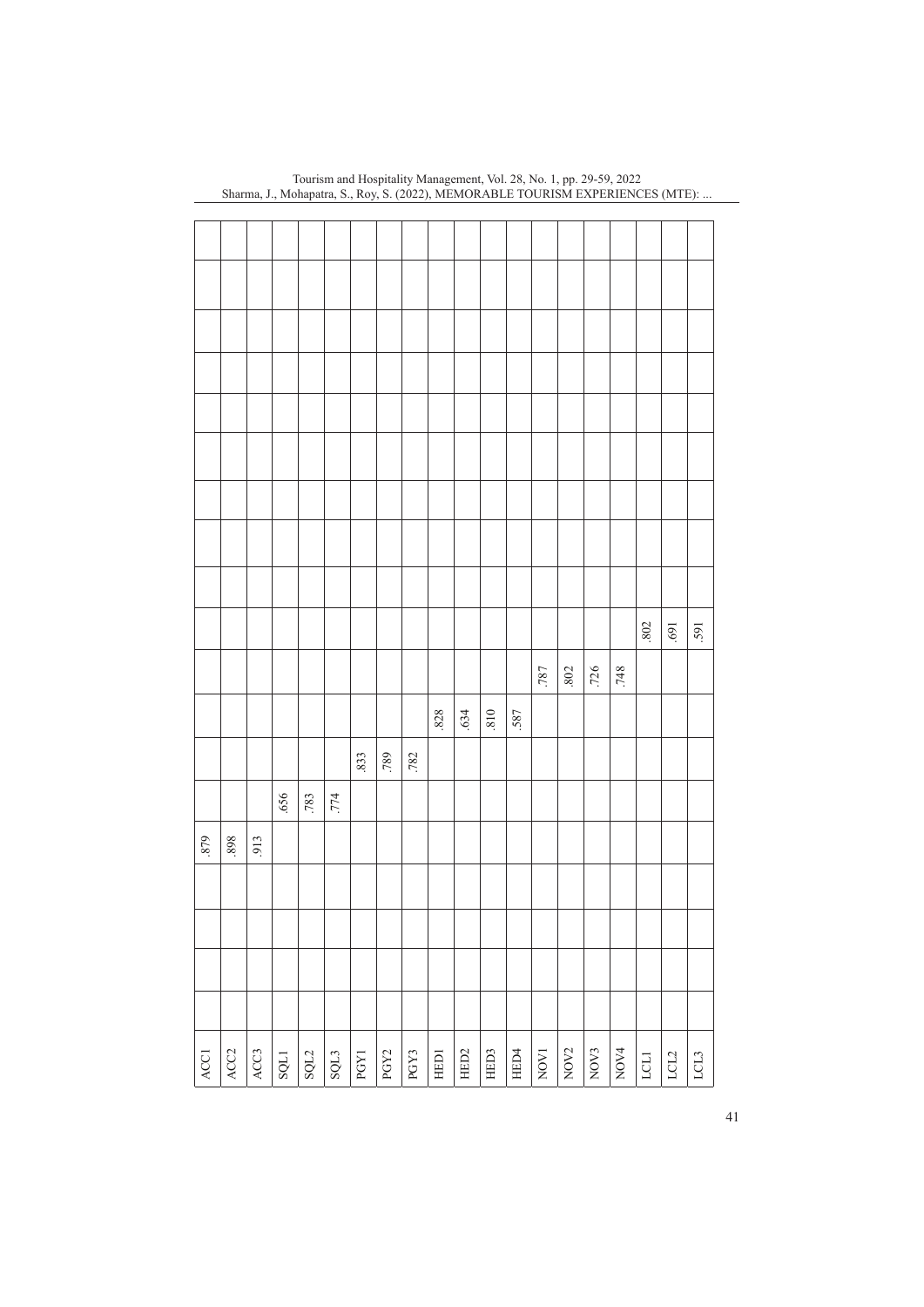|      |      |      |      |                  |                  |      |                          |                  |      |      |                  |      |      |                     |      |             |      |      | .879 |
|------|------|------|------|------------------|------------------|------|--------------------------|------------------|------|------|------------------|------|------|---------------------|------|-------------|------|------|------|
|      |      |      |      |                  |                  |      |                          |                  |      |      |                  |      |      |                     |      | .835        | .871 | .851 |      |
|      |      |      |      |                  |                  |      |                          |                  |      |      |                  |      | .857 | $\boldsymbol{.801}$ | .757 |             |      |      |      |
|      |      |      |      |                  |                  |      |                          |                  |      | .617 | .759             | .752 |      |                     |      |             |      |      |      |
|      |      |      |      |                  |                  |      | 689.                     | .758             | .708 |      |                  |      |      |                     |      |             |      |      |      |
|      |      |      |      | .666             | .658             | .624 |                          |                  |      |      |                  |      |      |                     |      |             |      |      |      |
| .717 | .603 | .831 | 819  |                  |                  |      |                          |                  |      |      |                  |      |      |                     |      |             |      |      |      |
|      |      |      |      |                  |                  |      |                          |                  |      |      |                  |      |      |                     |      |             |      |      |      |
|      |      |      |      |                  |                  |      |                          |                  |      |      |                  |      |      |                     |      |             |      |      |      |
|      |      |      |      |                  |                  |      |                          |                  |      |      |                  |      |      |                     |      |             |      |      |      |
|      |      |      |      |                  |                  |      |                          |                  |      |      |                  |      |      |                     |      |             |      |      |      |
|      |      |      |      |                  |                  |      |                          |                  |      |      |                  |      |      |                     |      |             |      |      |      |
|      |      |      |      |                  |                  |      |                          |                  |      |      |                  |      |      |                     |      |             |      |      |      |
|      |      |      |      |                  |                  |      |                          |                  |      |      |                  |      |      |                     |      |             |      |      |      |
|      |      |      |      |                  |                  |      |                          |                  |      |      |                  |      |      |                     |      |             |      |      |      |
|      |      |      |      |                  |                  |      |                          |                  |      |      |                  |      |      |                     |      |             |      |      |      |
|      |      |      |      |                  |                  |      |                          |                  |      |      |                  |      |      |                     |      |             |      |      |      |
| RFR1 | RFR2 | RFR3 | RFR4 | MNG <sub>1</sub> | MNG <sub>2</sub> | MNG3 | $\overline{\text{INV}}1$ | INV <sub>2</sub> | IN3  | KNW1 | KNW <sub>2</sub> | KNW3 | PV1  | PV2                 | PV3  | <b>SAT1</b> | SAT2 | SAT3 | LOY1 |
| 42   |      |      |      |                  |                  |      |                          |                  |      |      |                  |      |      |                     |      |             |      |      |      |

Tourism and Hospitality Management, Vol. 28, No. 1, pp. 29-59, 2022 Sharma, J., Mohapatra, S., Roy, S. (2022), MEMORABLE TOURISM EXPERIENCES (MTE): ...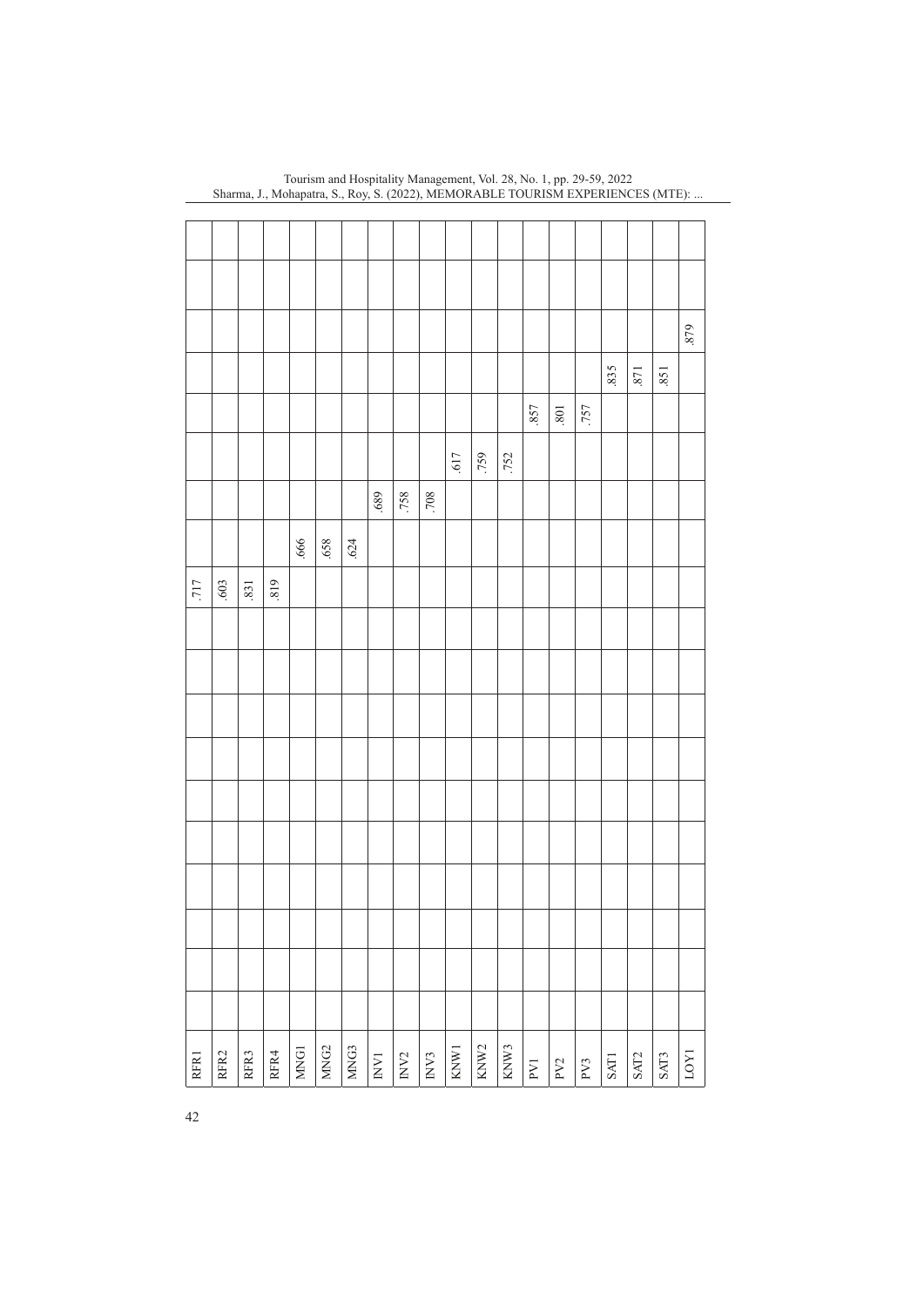|      |      |      | .760        | 819              | 869  | Иŕ   | 830  | 807  | .788 | 323  | .738 | 379   |                                                                                                     |
|------|------|------|-------------|------------------|------|------|------|------|------|------|------|-------|-----------------------------------------------------------------------------------------------------|
|      |      |      |             |                  |      |      |      |      |      |      |      |       |                                                                                                     |
|      | 946  | 939  |             |                  |      |      |      |      |      |      |      |       |                                                                                                     |
| .887 |      |      |             |                  |      |      |      |      |      |      |      |       |                                                                                                     |
|      |      |      |             |                  |      |      |      |      |      |      |      |       |                                                                                                     |
|      |      |      |             |                  |      |      |      |      |      |      |      |       |                                                                                                     |
|      |      |      |             |                  |      |      |      |      |      |      |      |       |                                                                                                     |
|      |      |      |             |                  |      |      |      |      |      |      |      |       |                                                                                                     |
|      |      |      |             |                  |      |      |      |      |      |      |      |       |                                                                                                     |
|      |      |      |             |                  |      |      |      |      |      |      |      |       |                                                                                                     |
|      |      |      |             |                  |      |      |      |      |      |      |      |       |                                                                                                     |
|      |      |      |             |                  |      |      |      |      |      |      |      |       |                                                                                                     |
|      |      |      |             |                  |      |      |      |      |      |      |      |       |                                                                                                     |
|      |      |      |             |                  |      |      |      |      |      |      |      |       |                                                                                                     |
|      |      |      |             |                  |      |      |      |      |      |      |      |       |                                                                                                     |
|      |      |      |             |                  |      |      |      |      |      |      |      |       |                                                                                                     |
|      |      |      |             |                  |      |      |      |      |      |      |      |       |                                                                                                     |
|      |      |      |             |                  |      |      |      |      |      |      |      |       |                                                                                                     |
|      |      |      |             |                  |      |      |      |      |      |      |      |       |                                                                                                     |
|      |      |      |             |                  |      |      |      |      |      |      |      |       |                                                                                                     |
|      |      |      |             |                  |      |      |      |      |      |      |      |       |                                                                                                     |
|      |      |      |             |                  |      |      |      |      |      |      |      |       |                                                                                                     |
|      |      |      |             |                  |      |      |      |      |      |      |      |       |                                                                                                     |
|      |      |      |             |                  |      |      |      |      |      |      |      |       |                                                                                                     |
| LOY2 | WOM1 | WOM2 | <b>OPN1</b> | OPN <sub>2</sub> | OPN3 | OPN4 | OPN5 | OPN6 | OPN7 | OPN8 | OPN9 | OPN10 | Note: KMO: 0.81, Approx. Chi-Square: 18454.78, Sig.: 0.00, Percentage of variance explained: 74.89. |

Tourism and Hospitality Management, Vol. 28, No. 1, pp. 29-59, 2022 Sharma, J., Mohapatra, S., Roy, S. (2022), MEMORABLE TOURISM EXPERIENCES (MTE): ...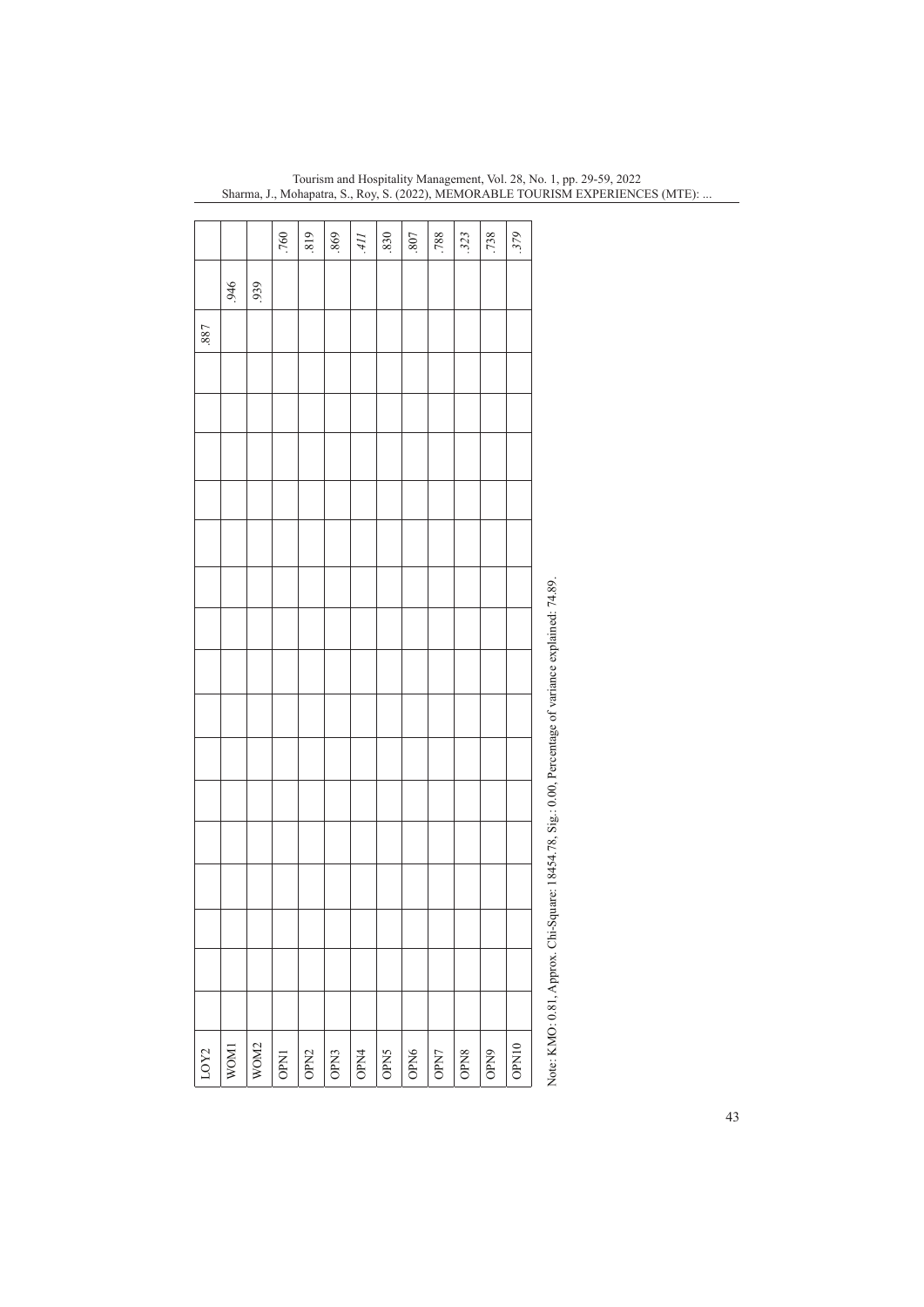#### **3.2. Confirmatory factor analysis**

Next, confirmatory factor analysis (CFA) was conducted on the refined items (68) obtained from the test sample on the validation sample. This part of the validation stage aimed to test for convergent and discriminant validity of the factor structure. To this end, we ran a combined measurement model where all the 20 factors were allowed to be correlated among each other. We could not run independent measurement models since many factors had three items (some even had two) which would have led to 'just identified' models (Hair et al. 2008). Results indicated high standardized factor loadings ( $\lambda$  coefficients) (Table 2) and acceptable fit measures (Chi sq/df = 3.79, GFI = 0.97, CFI  $= 0.98$ , NFI = 0.94, RMR = 0.05, RMSEA = 0.08) as per standard criteria (Hair et al. 2008). The internal consistency reliability (Cronbach's alpha) values for the factors were above 0.70, ensuring high reliability (Table 3).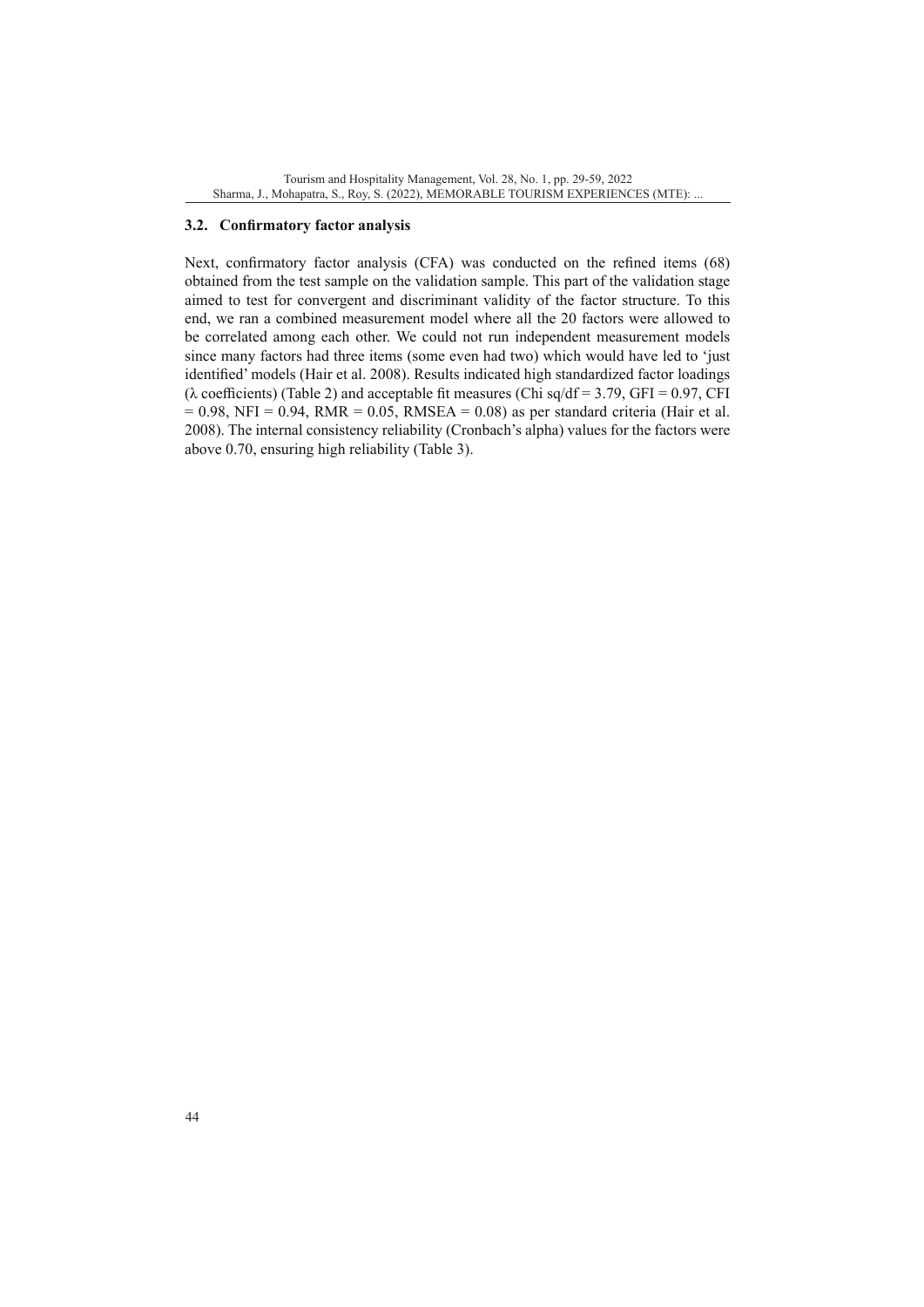| <b>Dimension</b>   | <b>Construct/Item</b>                                                      | <b>Standardized</b><br>loadings |
|--------------------|----------------------------------------------------------------------------|---------------------------------|
| <b>Destination</b> | Activities and Special Events (ASI) (AVE= 0.57, CR= 0.84, $\alpha$ = 0.77) |                                 |
| and<br>Country     | Different kinds of sports/games/recreational activities in the destination | 0.81                            |
| Image (DCI)        | Activities that I cannot usually participate in mundane lives              | 0.71                            |
|                    | Interesting special events in the destination                              | 0.77                            |
|                    | Festivals and events that I have been interested in                        | 0.73                            |
|                    | <b>Hospitality (HOS)</b> (AVE= 0.64, CR= 0.82, $\alpha$ = 0.73)            |                                 |
|                    | Local people in the destination were friendly                              | 0.85                            |
|                    | Local people were willing to help me/us                                    | 0.80                            |
|                    | Local people were willing to share information about the destination       | 0.75                            |
|                    | <b>Infrastructure (INF)</b> (AVE= 0.58, CR= 0.85, $\alpha$ = 0.84)         |                                 |
|                    | Uniquely designed infrastructure                                           | 0.66                            |
|                    | High quality of infrastructure                                             | 0.71                            |
|                    | Good signage/directions                                                    | 0.90                            |
|                    | Good availability of tourism information                                   | 0.76                            |
|                    | Destination Management (MGT) (AVE= 0.65, CR= 0.88, $\alpha$ = 0.87)        |                                 |
|                    | The destination has a chaotic traffic system                               | 0.84                            |
|                    | The destination was unclean                                                | 0.89                            |
|                    | The destination had a bad odor                                             | 0.76                            |
|                    | The destination was unsafe                                                 | 0.73                            |
|                    | Accessibility (ACC) (AVE= 0.74, CR= 0.90, $\alpha$ = 0.90)                 |                                 |
|                    | Inconvenient to get to destinations                                        | 0.82                            |
|                    | Took me(us) long hours to get to destination                               | 0.88                            |
|                    | Difficult traveling around destinations                                    | 0.88                            |
|                    | Service Quality (SQL) (AVE= 0.63, CR= 0.84, $\alpha$ = 0.83)               |                                 |
|                    | Service staff were courteous and friendly                                  | 0.81                            |
|                    | Offered highly customized service                                          | 0.86                            |
|                    | Service staff provide impressive service                                   | 0.71                            |
|                    | Physiography (PGY) (AVE= 0.65, CR= 0.85, $\alpha$ = 0.84)                  |                                 |
|                    | Different ecology zones                                                    | 0.76                            |
|                    | Well preserved areas                                                       | 0.88                            |
|                    | Awe-inspiring landscapes                                                   | 0.77                            |

|  |  |  |  | Table 3: Item loadings and scale validity (first order constructs) |  |
|--|--|--|--|--------------------------------------------------------------------|--|
|  |  |  |  |                                                                    |  |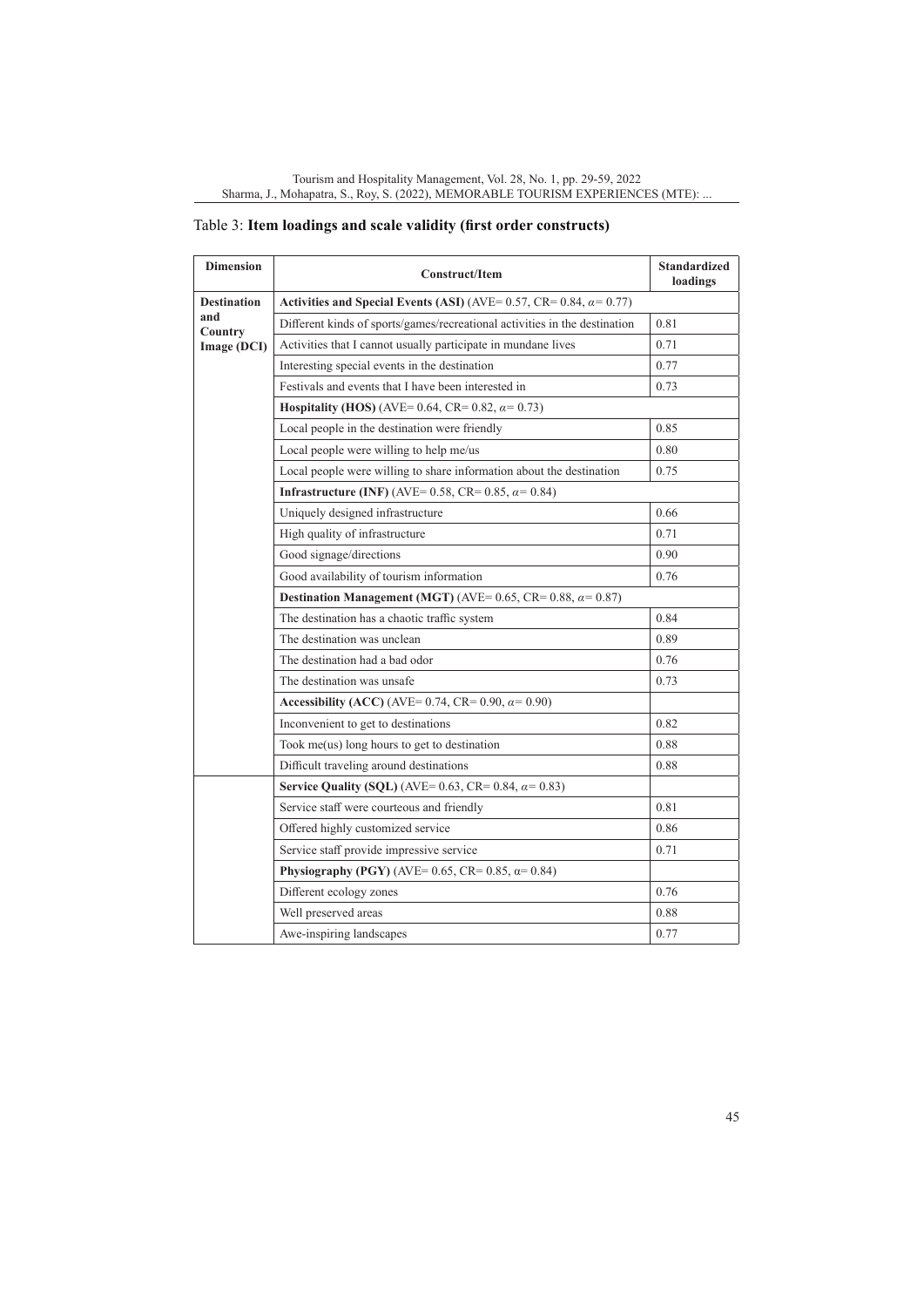| <b>Dimension</b>    | Construct/Item                                                     | <b>Standardized</b><br>loadings |
|---------------------|--------------------------------------------------------------------|---------------------------------|
| <b>MTE</b>          | <b>Hedonism (HED)</b> (AVE= 0.57, CR= 0.84, $\alpha$ = 0.78)       |                                 |
|                     | Thrilled about having a new experience                             | 0.76                            |
|                     | Indulged in the activities                                         | 0.73                            |
|                     | Really enjoyed this tourism experience                             | 0.78                            |
|                     | Exciting                                                           | 0.76                            |
|                     | Novelty (NOV) (AVE= 0.63, CR= 0.87, $\alpha$ = 0.85)               |                                 |
|                     | Once-in-a-lifetime experience                                      | 0.85                            |
|                     | Unique                                                             | 0.73                            |
|                     | Different from previous experiences                                | 0.71                            |
|                     | Experienced something new                                          | 0.88                            |
|                     | <b>Local Culture (LCL)</b> (AVE= 0.59, CR= 0.81, $\alpha$ = 0.72)  |                                 |
|                     | Good impressions about the local people                            | 0.77                            |
|                     | Closely experienced the local culture                              | 0.75                            |
|                     | Local people in a destination were friendly                        | 0.78                            |
|                     | Refreshment (RFR) (AVE= 0.62, CR= 0.87, $\alpha$ = 0.76)           |                                 |
|                     | Liberating                                                         | 0.79                            |
|                     | Enjoyed sense of freedom                                           | 0.78                            |
|                     | Refreshing                                                         | 0.79                            |
|                     | Revitalized                                                        | 0.79                            |
|                     | <b>Meaningfulness (MNG)</b> (AVE= 0.59, CR= 0.81, $\alpha$ = 0.74) |                                 |
|                     | I did something meaningful                                         | 0.79                            |
|                     | I did something important                                          | 0.82                            |
|                     | Learned about myself                                               | 0.69                            |
|                     | <b>Involvement (INV)</b> (AVE= 0.60, CR= 0.82, $\alpha$ = 0.85)    |                                 |
|                     | I visited a place where I really wanted to go                      | 0.76                            |
|                     | I enjoyed activities which I really wanted to do                   | 0.77                            |
|                     | I was interested in the main activities of this tourism experience | 0.79                            |
|                     | <b>Knowledge (KNW)</b> (AVE= 0.55, CR= 0.78, $\alpha$ = 0.83)      |                                 |
|                     | Exploratory                                                        | 0.76                            |
|                     | Knowledge                                                          | 0.76                            |
|                     | New culture                                                        | 0.70                            |
| Value               | Perceived Value (PV) (AVE= 0.55, CR= 0.78, $\alpha$ = 0.78)        |                                 |
|                     | Overall, the value of this experience is                           | 0.62                            |
|                     | Comparing what I gave up and what I received                       | 0.87                            |
|                     | The experience has satisfied my needs and wants                    | 0.71                            |
| <b>Satisfaction</b> | <b>Satisfaction (SAT)</b> (AVE= 0.70, CR= 0.87, $\alpha$ = 0.87)   |                                 |
|                     | I am satisfied with the tour                                       | 0.82                            |
|                     | I have enjoyed myself from the tour                                | 0.79                            |
|                     | I am positive in participating in the tour in the future           | 0.89                            |

Tourism and Hospitality Management, Vol. 28, No. 1, pp. 29-59, 2022 Sharma, J., Mohapatra, S., Roy, S. (2022), MEMORABLE TOURISM EXPERIENCES (MTE): ...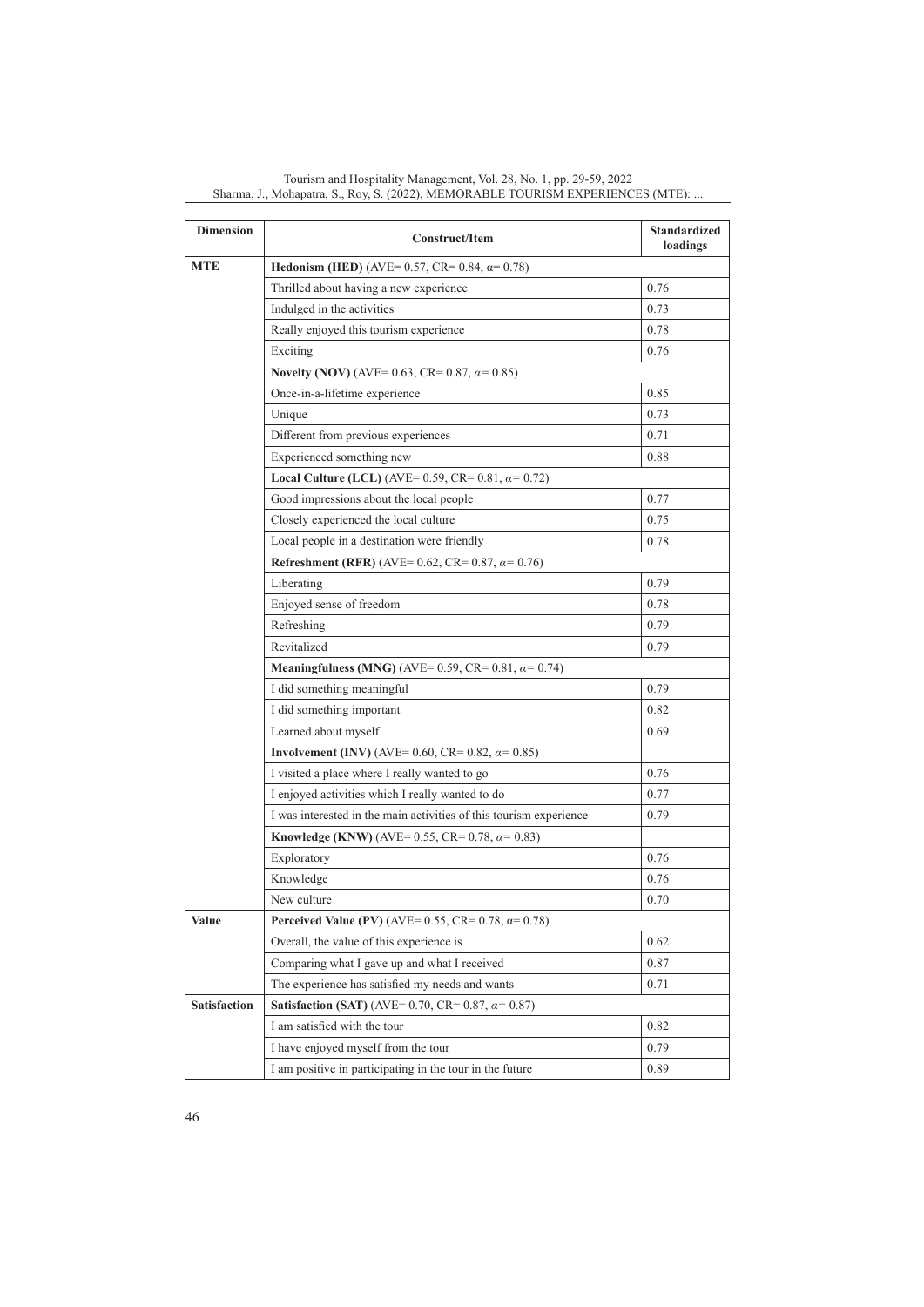| <b>Dimension</b>   | <b>Construct/Item</b>                                                       | <b>Standardized</b><br>loadings |
|--------------------|-----------------------------------------------------------------------------|---------------------------------|
| Loyalty            | <b>Lovalty (LOY)</b> (AVE= 0.68, CR= 0.81, $\alpha$ = 0.59 <sup>*</sup> )   |                                 |
|                    | I would return to same destination in next 5 years                          | 0.86                            |
|                    | I would return to same tourist spots in next 5 years                        | 0.79                            |
| <b>WOM</b>         | Word of Mouth (WOM) (AVE= 0.79, CR= 0.88, $\alpha$ = 0.89*)                 |                                 |
|                    | I would recommend the destination to friends and relatives                  | 0.90                            |
|                    | I would recommend the destination on social media                           | 0.88                            |
| <b>Personality</b> | <b>Openness to Experience (OPN)</b> (AVE= 0.60, CR= 0.913, $\alpha$ = 0.85) |                                 |
|                    | Is original, comes up with new ideas                                        | 0.73                            |
|                    | Is curious about many different things                                      | 0.76                            |
|                    | Is ingenious, a deep thinker                                                | 0.88                            |
|                    | Is inventive                                                                | 0.80                            |
|                    | Values artistic, aesthetic experiences                                      | 0.75                            |
|                    | Likes to reflect, play with ideas                                           | 0.79                            |
|                    | Has few artistic interests                                                  | 0.70                            |

Tourism and Hospitality Management, Vol. 28, No. 1, pp. 29-59, 2022 Sharma, J., Mohapatra, S., Roy, S. (2022), MEMORABLE TOURISM EXPERIENCES (MTE): ...

Note: Sources of Scales: Destination attributes scale (Kim 2014); MTE (Kim et al. 2012); perceived value (Zeithaml 1988); satisfaction (Lee et al. 2011); loyalty and word of mouth (Murphy et al. 2000); openness to experience (Moghavvemi et al. 2017).

Convergent validity was ensured through: Standardized factor loading (above 0.5), Average Variance Extracted or AVE (above 0.5), and Composite reliability (above 0.7) as per the suggestions of Hair et al. (2008) (Table 3). The comparative approach suggested by Fornell and Larcker (1981) was applied to assess discriminant validity of the constructs. The AVE values of each construct were compared to the inter-factor correlations. We observed that the AVE's (diagonal values) were larger than the squared inter-construct correlations (the off-diagonal values) thus discriminant validity was evident (as per Fornell and Larcker 1981) (Table 4).

Since our model had two second-order constructs, destination attributes (DCI) and MTE, we next proceeded to model them as second-order construct and run individual measurement models for the same. The results indicated standardized loadings above 0.7 and high reliability values (Table 5). The composite reliability (CR) and AVE values were checked for both DCI and MTE and these were found to be within the acceptable ranges (Hair et al. 2008) and the dimensions displayed acceptable discriminant validity (Table 6).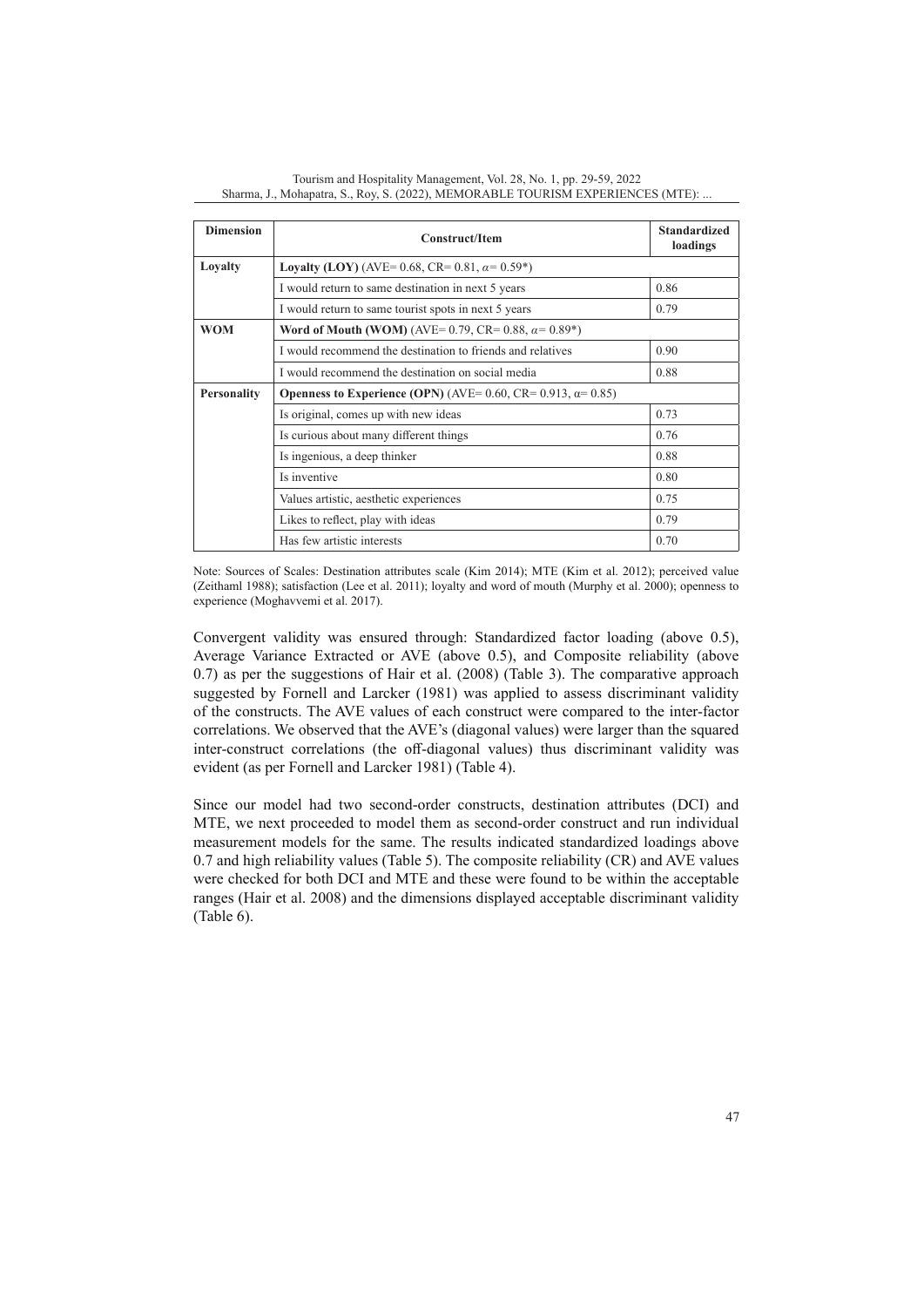#### **3.3. Conceptual model without moderators**

The next step was to analyze the hypothesized model without the moderator (Figure 1 without H5). The findings suggested a significant and positive impact of destination attributes on MTE (H1); MTE on perceived value (H2a) and satisfaction (H2b); perceived value on word of mouth (H3b); and satisfaction on both loyalty (H4a) and word of mouth (H4b) (Table 7). The effect of perceived value on loyalty (H3a) was not found significant. The model fit statistics (CMIN/df = 3.04; GFI = 0.93; NFI = 0.91; CFI = 0.94; RMR = 0.05; RMSEA = 0.07) were acceptable. Thus, Hypotheses 1, 2 and 4 were fully supported while H3 was partially supported at this stage.

## **3.4. Conceptual model with moderator**

Finally, we tested the moderating effect of openness to experience on the linkage between destination attributes and MTE (H5). Here, we applied an adapted version of the moderation method suggested by Hayes and Montoya (2017) for SEM. We computed standardized scores for destination attributes (DCI), MTE, perceived value (PV), satisfaction (SAT), loyalty (LOY), word of mouth (WOM) and openness to experience (OPN). Next, the interaction term was constructed by multiplying the scores of DCI to OPN. The model thus created included the study constructs and one interaction term (DCI X OPN). The direct effects supported the findings from the model without moderators (even here H3a was non-significant). Findings also indicated a positive and significant moderating effect of openness to experience (Table 7). Thus, H5 was supported. However, we also found a significant direct effect of openness to experience on MTE (Table 7 and Figure 2).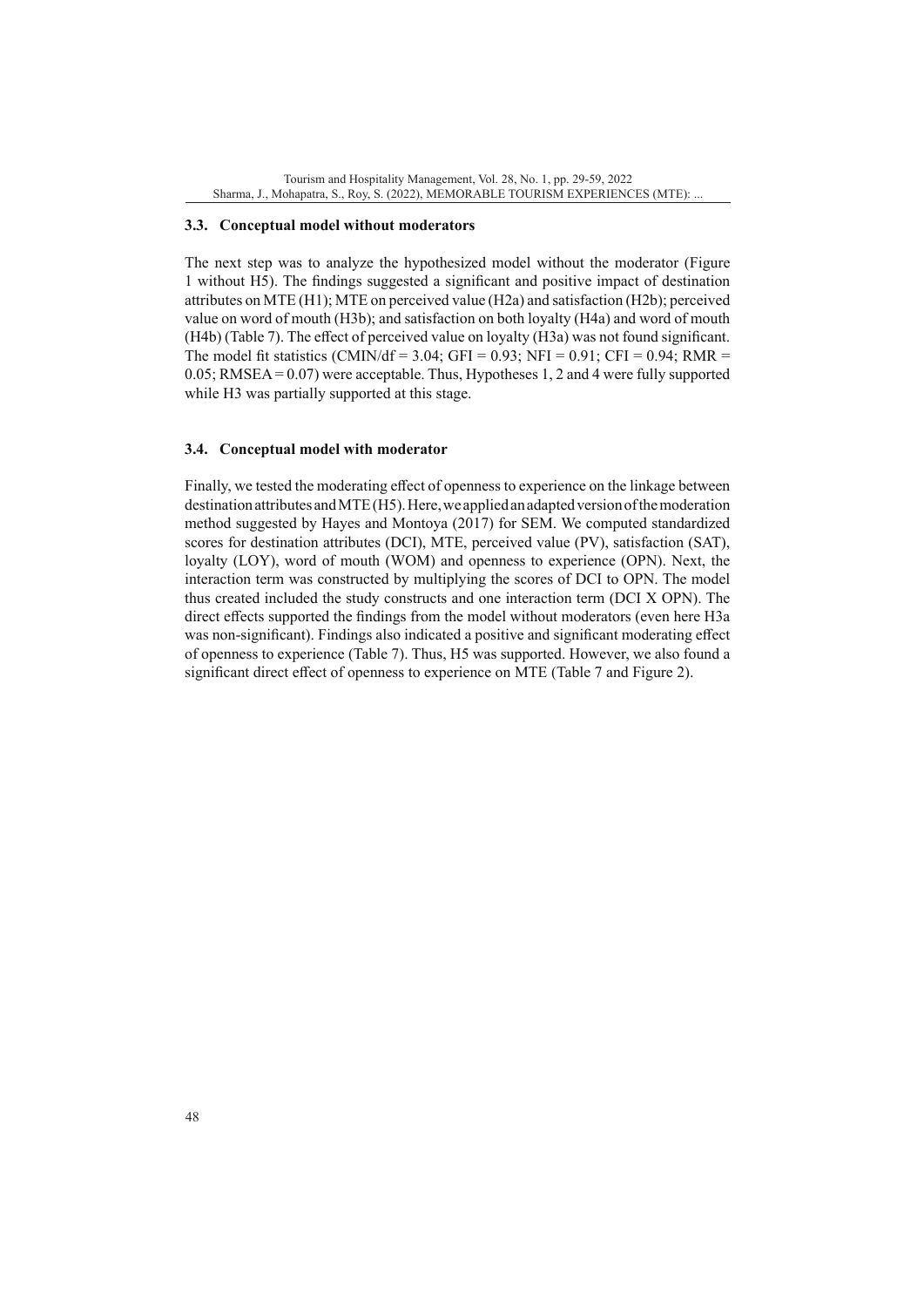|                                                         | <b>PN</b>  |      |      |                   |      |      |                   |      |      |       |      |            |                  |                  |      |            |                  |            |                   | 0.60       |                                                                                                                                      |
|---------------------------------------------------------|------------|------|------|-------------------|------|------|-------------------|------|------|-------|------|------------|------------------|------------------|------|------------|------------------|------------|-------------------|------------|--------------------------------------------------------------------------------------------------------------------------------------|
|                                                         | MOM        |      |      |                   |      |      |                   |      |      |       |      |            |                  |                  |      |            |                  |            | 0.79              | 0.17       |                                                                                                                                      |
|                                                         | <b>LOY</b> |      |      |                   |      |      |                   |      |      |       |      |            |                  |                  |      |            |                  | 0.68       | 0.15              | 0.24       |                                                                                                                                      |
|                                                         | <b>INS</b> |      |      |                   |      |      |                   |      |      |       |      |            |                  |                  |      |            | 0.70             | 0.23       | 0.14              | 0.14       |                                                                                                                                      |
|                                                         | <b>LVd</b> |      |      |                   |      |      |                   |      |      |       |      |            |                  |                  |      | 0.55       | 0.32             | 0.12       | 0.10              | 0.11       |                                                                                                                                      |
|                                                         | KNW        |      |      |                   |      |      |                   |      |      |       |      |            |                  |                  | 0.55 | 0.13       | 0.22             | 0.12       | 0.24              | 0.16       |                                                                                                                                      |
|                                                         | $\geq$     |      |      |                   |      |      |                   |      |      |       |      |            |                  | 0.60             | 0.33 | 0.13       | 0.21             | 0.21       | 0.24              | 0.10       |                                                                                                                                      |
|                                                         | <b>MNG</b> |      |      |                   |      |      |                   |      |      |       |      |            | 0.59             | 0.13             | 0.20 | 0.25       | 0.12             | 0.25       | 0.18              | 0.14       |                                                                                                                                      |
|                                                         | <b>RFR</b> |      |      |                   |      |      |                   |      |      |       |      | 0.62       | $\overline{0}$ . | 0.14             | 0.23 | 0.25       | 0.19             | 0.19       | 0.11              | 0.19       |                                                                                                                                      |
|                                                         | LCL        |      |      |                   |      |      |                   |      |      |       | 0.59 | 0.12       | 0.17             | 0.10             | 0.27 | 0.10       | $\overline{0}$ . | 0.13       | 0.16              | 0.16       |                                                                                                                                      |
|                                                         | NOV        |      |      |                   |      |      |                   |      |      | 0.63  | 0.17 | 0.13       | 0.20             | 0.37             | 0.33 | 0.17       | 0.23             | 0.20       | 0.21              | 0.16       |                                                                                                                                      |
|                                                         | HED        |      |      |                   |      |      |                   |      | 0.57 | 0.19  | 0.31 | 0.01       | 0.15             | 0.18             | 0.24 | 0.13       | 0.21             | 0.21       | 0.24              | 0.10       |                                                                                                                                      |
|                                                         | PGY        |      |      |                   |      |      |                   | 0.65 | 0.24 | 0.20  | 0.10 | 0.13       | 0.10             | 0.25             | 0.11 | 0.20       | 0.25             | 0.13       | 0.20              | 0.22       |                                                                                                                                      |
|                                                         | <b>SQL</b> |      |      |                   |      |      | 0.63              | 0.30 | 0.15 | 0.17  | 0.24 | 0.22       | 0.22             | 0.17             | 0.17 | 0.24       | 0.22             | 0.13       | 0.10              | 0.19       |                                                                                                                                      |
|                                                         | ACC        |      |      |                   |      | 0.74 | 0.92              | 0.38 | 0.22 | 0.17  | 0.14 | 0.20       | 0.25             | 0.20             | 0.11 | 0.17       | 0.25             | 0.23       | 0.21              | 0.23       |                                                                                                                                      |
|                                                         | <b>MGT</b> |      |      |                   | 0.65 | 0.52 | 0.46              | 0.23 | 0.23 | 0.12  | 0.17 | 0.10       | 0.21             | 0.14             | 0.20 | 0.25       | 0.13             | 0.24       | $\overline{0.11}$ | 0.14       |                                                                                                                                      |
|                                                         | Ž          |      |      | 0.58              | 0.20 | 0.21 | 0.25              | 0.16 | 0.22 | $\Xi$ | 0.25 | 0.14       | 0.10             | $\overline{0}$ . | 0.10 | 0.23       | 0.20             | 0.14       | 0.12              | 0.19       |                                                                                                                                      |
|                                                         | <b>HOS</b> |      | 0.64 | $\overline{0.11}$ | 0.21 | 0.20 | 0.19              | 0.21 | 0.24 | 0.22  | 0.18 | 0.24       | 0.13             | 0.14             | 0.13 | 0.14       | 0.22             | 0.15       | 0.16              | 0.20       |                                                                                                                                      |
|                                                         | ASI        | 0.57 | 0.12 | 0.14              | 0.13 | 0.10 | $\overline{0.11}$ | 0.12 | 0.18 | 0.23  | 0.12 | 0.12       | $\Xi$            | 0.17             | 0.11 | 0.18       | 0.12             | 0.10       | 0.16              | 0.19       |                                                                                                                                      |
| Table 4: Discriminant Validity (first order constructs) |            | kSI  | HOS  | Ë                 | MGT  | ACC  | <b>TÒS</b>        | PGY  | HED  | NOV   | LCL  | <b>RFR</b> | <b>MNG</b>       | $\geq$           | KNW  | <b>LVd</b> | <b>INS</b>       | <b>LOY</b> | <b>MOM</b>        | <b>OPN</b> | Note: Diagonal values in bold represent Average Variance Extracted; off diagonal values represent squared inter-factor correlations. |

| j                                                                                   |
|-------------------------------------------------------------------------------------|
|                                                                                     |
|                                                                                     |
|                                                                                     |
|                                                                                     |
| ֧֧֛֚֓֕֜֜<br>l                                                                       |
| ֖֖֖֖֖֖֪֪֪֖֖֖֖֖֖֖֖֖֖֖֖֧֖֖֧֧֪֪֪֪֪֪֪֪֪֪֪֪֪֪֪֪֚֚֚֚֚֚֚֚֚֚֚֚֚֚֚֚֚֚֚֚֚֚֚֚֚֚֚֚֞֬֬֓֓֝֓֝֓֝֓֞֓ |
|                                                                                     |
|                                                                                     |
| is a series of the control.                                                         |
| ١                                                                                   |
|                                                                                     |
|                                                                                     |
| ֧֧֦֧֦֧֦֧֦֧֦֧֦֧֦֧֦֧֦֧֦֧֦֧֦֧֚֓֝֬֓֓֝                                                   |
|                                                                                     |
| í                                                                                   |
| į                                                                                   |
|                                                                                     |
| i                                                                                   |
|                                                                                     |
|                                                                                     |
|                                                                                     |
| ĺ                                                                                   |
|                                                                                     |
|                                                                                     |
|                                                                                     |
|                                                                                     |
| $\frac{1}{2}$                                                                       |
|                                                                                     |
| É<br>í                                                                              |
|                                                                                     |

Tourism and Hospitality Management, Vol. 28, No. 1, pp. 29-59, 2022 Sharma, J., Mohapatra, S., Roy, S. (2022), MEMORABLE TOURISM EXPERIENCES (MTE): ...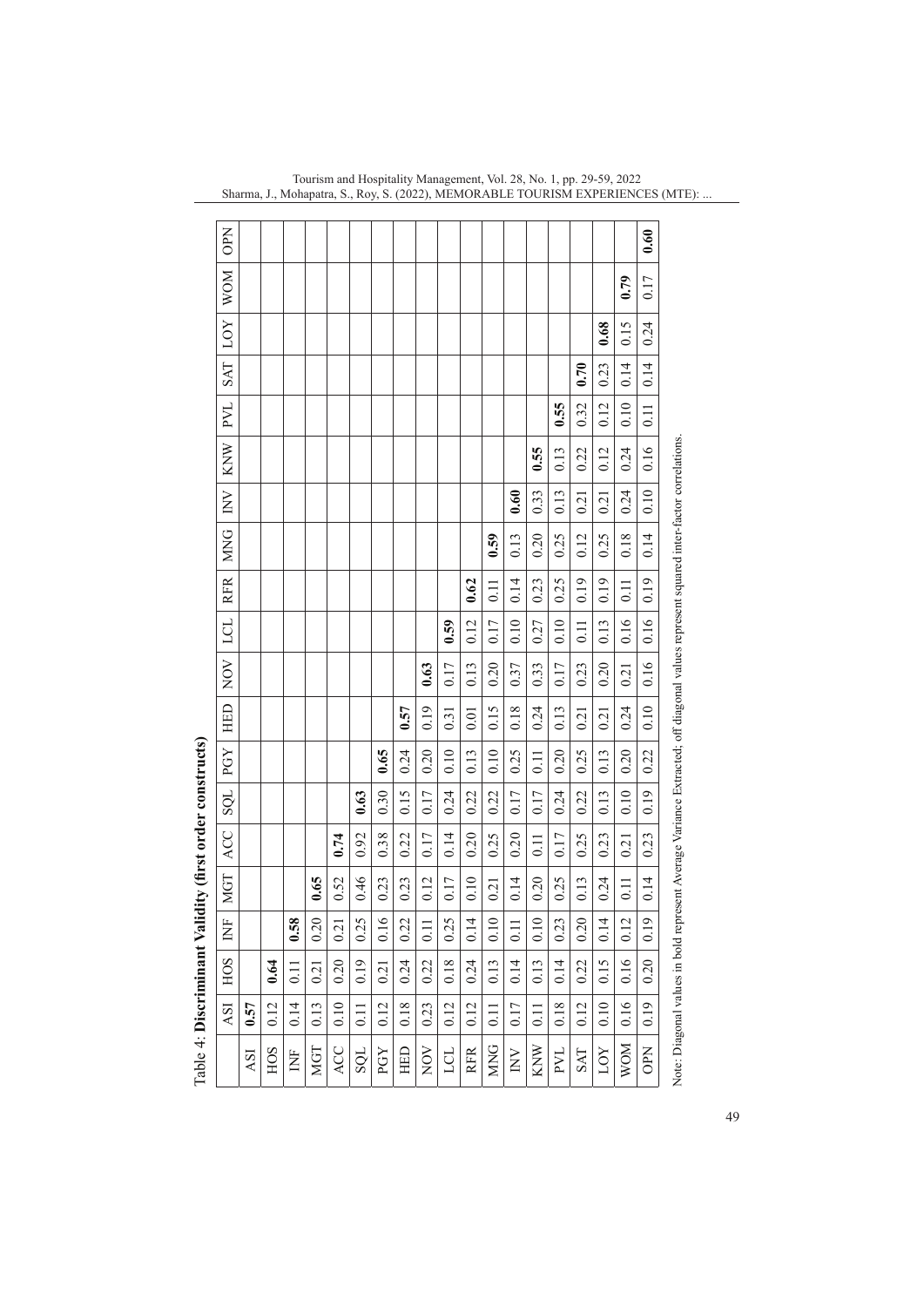|  |  | Table 5: Item loadings and scale validity (second order constructs) |
|--|--|---------------------------------------------------------------------|
|  |  |                                                                     |

| <b>Construct/Item</b>                                                      | <b>Standardized loadings</b> |  |  |  |  |  |
|----------------------------------------------------------------------------|------------------------------|--|--|--|--|--|
| Destination and Country Image (DCI) (AVE= 0.64, CR= 0.95, $\alpha$ = 0.85) |                              |  |  |  |  |  |
| Activities and Special Events (ASI)                                        | 0.76                         |  |  |  |  |  |
| Hospitality (HOS)                                                          | 0.78                         |  |  |  |  |  |
| Infrastructure (INF)                                                       | 0.86                         |  |  |  |  |  |
| Destination Management (MGT)                                               | 0.94                         |  |  |  |  |  |
| Accessibility (ACC)                                                        | 0.74                         |  |  |  |  |  |
| Service Quality (SQL)                                                      | 0.73                         |  |  |  |  |  |
| Physiography (PGY)                                                         | 0.79                         |  |  |  |  |  |
| <b>MTE</b> (AVE= 0.66, CR= 0.93, $\alpha$ = 0.88)                          |                              |  |  |  |  |  |
| Hedonism (HED)                                                             | 0.74                         |  |  |  |  |  |
| Novelty (NOV)                                                              | 0.84                         |  |  |  |  |  |
| Local Culture (LCL)                                                        | 0.75                         |  |  |  |  |  |
| Refreshment (RFR)                                                          | 0.83                         |  |  |  |  |  |
| Meaningfulness (MNG)                                                       | 0.89                         |  |  |  |  |  |
| Involvement (INV)                                                          | 0.81                         |  |  |  |  |  |
| Knowledge (KNW)                                                            | 0.82                         |  |  |  |  |  |

Table 6: **Discriminant Validity (constructs in the nomological model)**

| Construct  | Destination<br>and Country<br>Image (DCI) | Memorable<br>Tourism<br>experience<br>(MTE) | Perceived<br>Value<br>(PV) | Satisfac-<br>tion (SAT) | Loyalty<br>(LOY) | Word of<br>Mouth<br>(WOM) | <b>Openness</b><br>to Ex-<br>perience<br>(OPN) |
|------------|-------------------------------------------|---------------------------------------------|----------------------------|-------------------------|------------------|---------------------------|------------------------------------------------|
| DCI        | 0.64                                      |                                             |                            |                         |                  |                           |                                                |
| <b>MTE</b> | 0.64                                      | 0.66                                        |                            |                         |                  |                           |                                                |
| <b>PV</b>  | 0.03                                      | 0.04                                        | 0.55                       |                         |                  |                           |                                                |
| <b>SAT</b> | 0.21                                      | 0.21                                        | 0.32                       | 0.70                    |                  |                           |                                                |
| LOY        | 0.04                                      | 0.04                                        | 0.02                       | 0.03                    | 0.68             |                           |                                                |
| <b>WOM</b> | 0.12                                      | 0.13                                        | 0.00                       | 0.13                    | 0.06             | 0.79                      |                                                |
| <b>OPN</b> | 0.19                                      | 0.23                                        | 0.11                       | 0.14                    | 0.24             | 0.17                      | 0.60                                           |

Note: Diagonal values in bold represent Average Variance Extracted; off diagonal values represent squared inter-factor correlations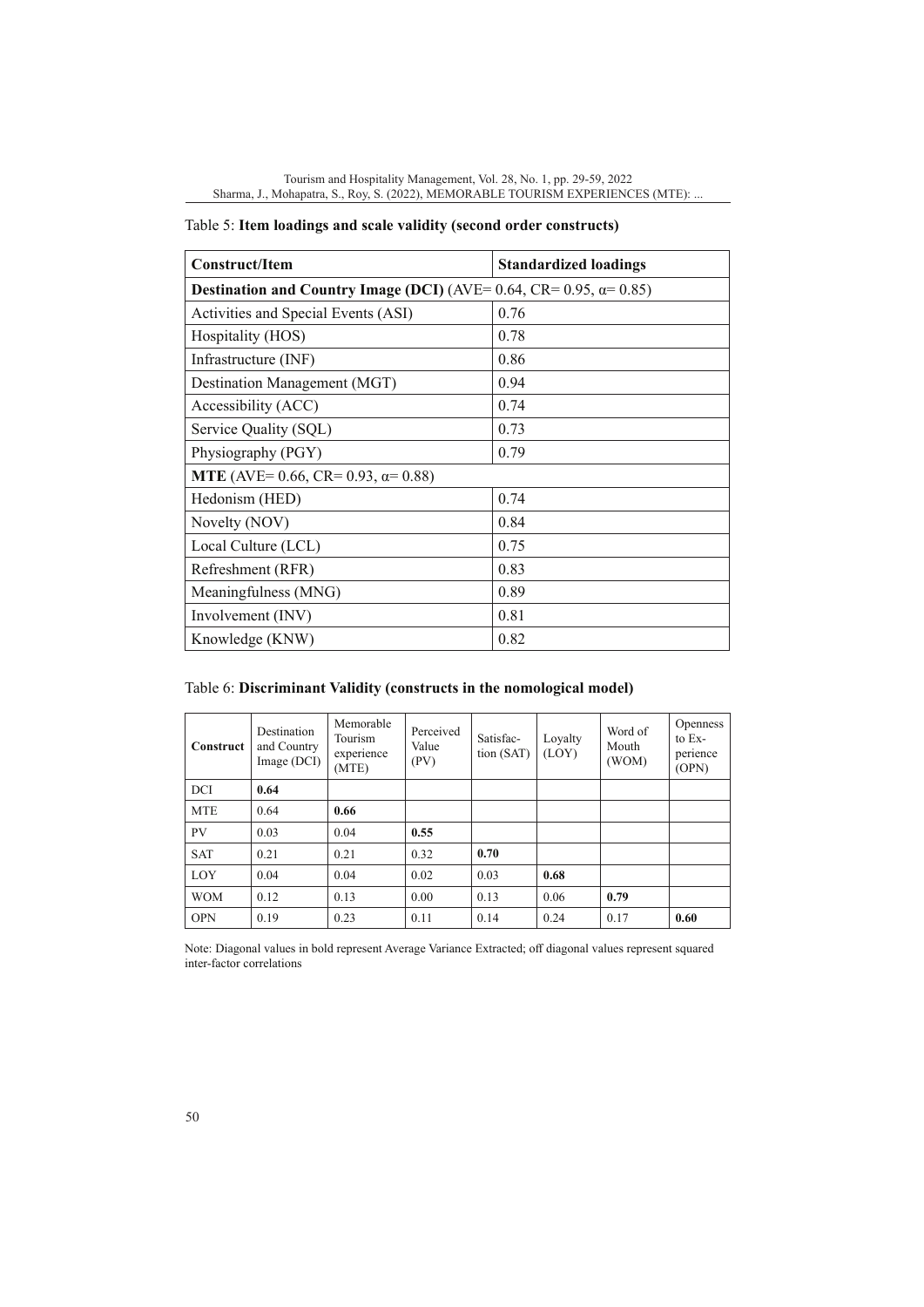| Hypoth-          | Path<br>Std. $\beta$<br>p value                                    |               |                                    | without mod-<br>erator |              | with moder-<br>ator |                |                           |
|------------------|--------------------------------------------------------------------|---------------|------------------------------------|------------------------|--------------|---------------------|----------------|---------------------------|
| esis             |                                                                    |               |                                    | Std.<br>β              | p value      |                     |                | <b>Inference</b>          |
| H1               | Destination<br>and Country<br>Image                                | $\rightarrow$ | Memorable<br>Tourism<br>experience | 0.96                   | < 0.001      | 0.08                | .045           | Supported                 |
| H <sub>2</sub> a | Memorable<br>Tourism<br>experience                                 | $\rightarrow$ | Perceived<br>Value                 | 0.17                   | 0.011        | 0.21                | $\,<$<br>0.001 | Supported                 |
| H2b              | Memorable<br>Tourism<br>experience                                 | $\rightarrow$ | Satisfaction                       | 0.53                   | ${}_{0.001}$ | 0.37                | $\,<$<br>0.001 | Supported                 |
| H <sub>3a</sub>  | Perceived<br>Value                                                 | $\rightarrow$ | Loyalty                            | 0.02                   | 0.688        | 0.05                | .393           | <b>Not Sup-</b><br>ported |
| H <sub>3</sub> b | Perceived<br>Value                                                 | $\rightarrow$ | Word of<br>Mouth                   | 0.34                   | ${}_{0.001}$ | 0.16                | .001           | Supported                 |
| H <sub>4</sub> a | Satisfaction                                                       | $\rightarrow$ | Loyalty                            | 0.12                   | 0.014        | 0.22                | <<br>0.001     | Supported                 |
| H <sub>4</sub> b | Satisfaction                                                       | $\rightarrow$ | Word of<br>Mouth                   | 0.57                   | ${}_{0.001}$ | 0.41                | $\,<$<br>0.001 | Supported                 |
|                  | Openness to<br>Experience                                          | $\rightarrow$ | Memorable<br>Tourism<br>experience | Not Applicable         |              | 0.08                | .029           | Not Appli-<br>cable       |
| H <sub>5</sub>   | Destination<br>and Country<br>Image X<br>Openness to<br>Experience | $\rightarrow$ | Memorable<br>Tourism<br>experience | Not Applicable         |              | 0.76                | $\,<$<br>0.001 | Supported                 |

# Table 7: **Results of the path analysis**

Note: Highlighted paths are non-significant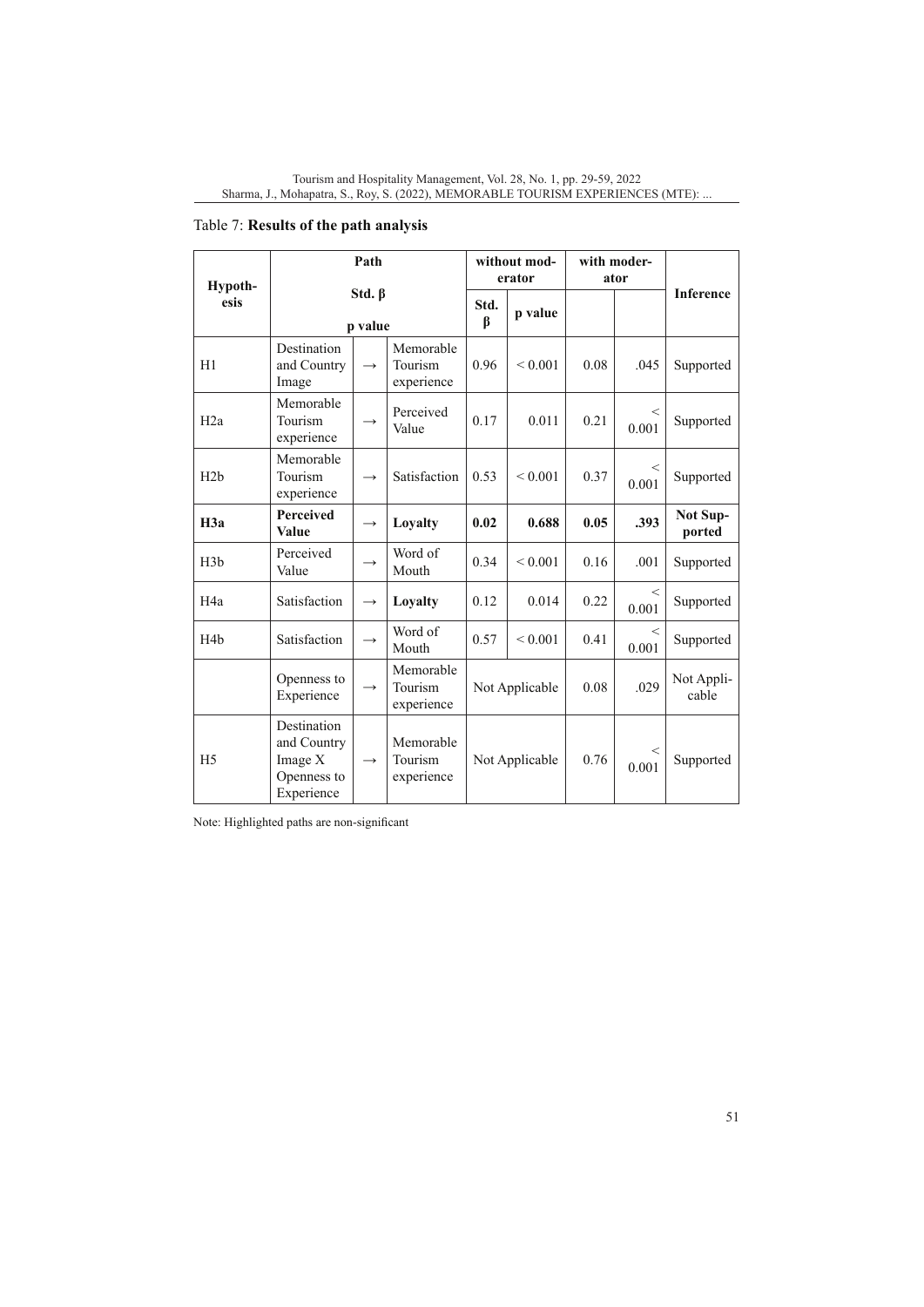



Figure 2: **The Empirical Model Results**

Note: \*=significant at 5%; \*\*\*=significant at 0.1%, NS=non-significant

## **4. THEORETICAL CONTRIBUTIONS**

The current study contributes to the theory of tourism experiences with multiple implications for tourism research. It follows on the suggestions of Ryan (2010) on the exploration of tourism experience in a network of interrelated variables using novel theoretical frameworks. Thus, our study brings together the antecedents, consequences and moderators of MTE for the first time. Even though the antecedents and consequences have been studied separately (antecedents: e.g., Kim 2010; Tung and Richie 2011; Kirillova et al. 2017; and consequences: e.g., Suhartanto et al. 2020), having MTE as the focal construct between its nomological correlates was something that was achieved in this study. In course of that, we found destination attributes to influence MTE while MTE was found to influence several tourist outcomes.

Second, the support for Hypothesis 1 justifies the importance of destination attributes as the starting point of an MTE (Kim 2010; Kim, Hallab and Kim, 2012). Tourism researchers have already noted the role of physical and non-physical elements of a tourist destination in the creation of MTE (Kim, Ritchie and McCormick, 2012). We support those findings empirically in the context of tourism. Our study also hints at the notion that destination attributes may subsequently impact tourist attitudes and behavior through MTE as hinted upon by researchers (Kim 2014).

Third, our study explores the role of MTE as a mediator of destination attributes and consumer level outcomes. Even though the literature on experience has discussed perceived value as an outcome of experience (Edvardsson et al. 2005), it has been rarely discussed in tourism literature. We drew our inferences from the same literature and found support for the notion that a memorable tourism experience would generate positive value perceptions among the tourists. Along with perceived value, we found backing for the effect of MTE on tourist satisfaction. The same effect has been discussed in tourism literature conceptually (Van Doorn and Verhoef 2008; Triantafillidou and Siomkos 2014) and our study supports the same.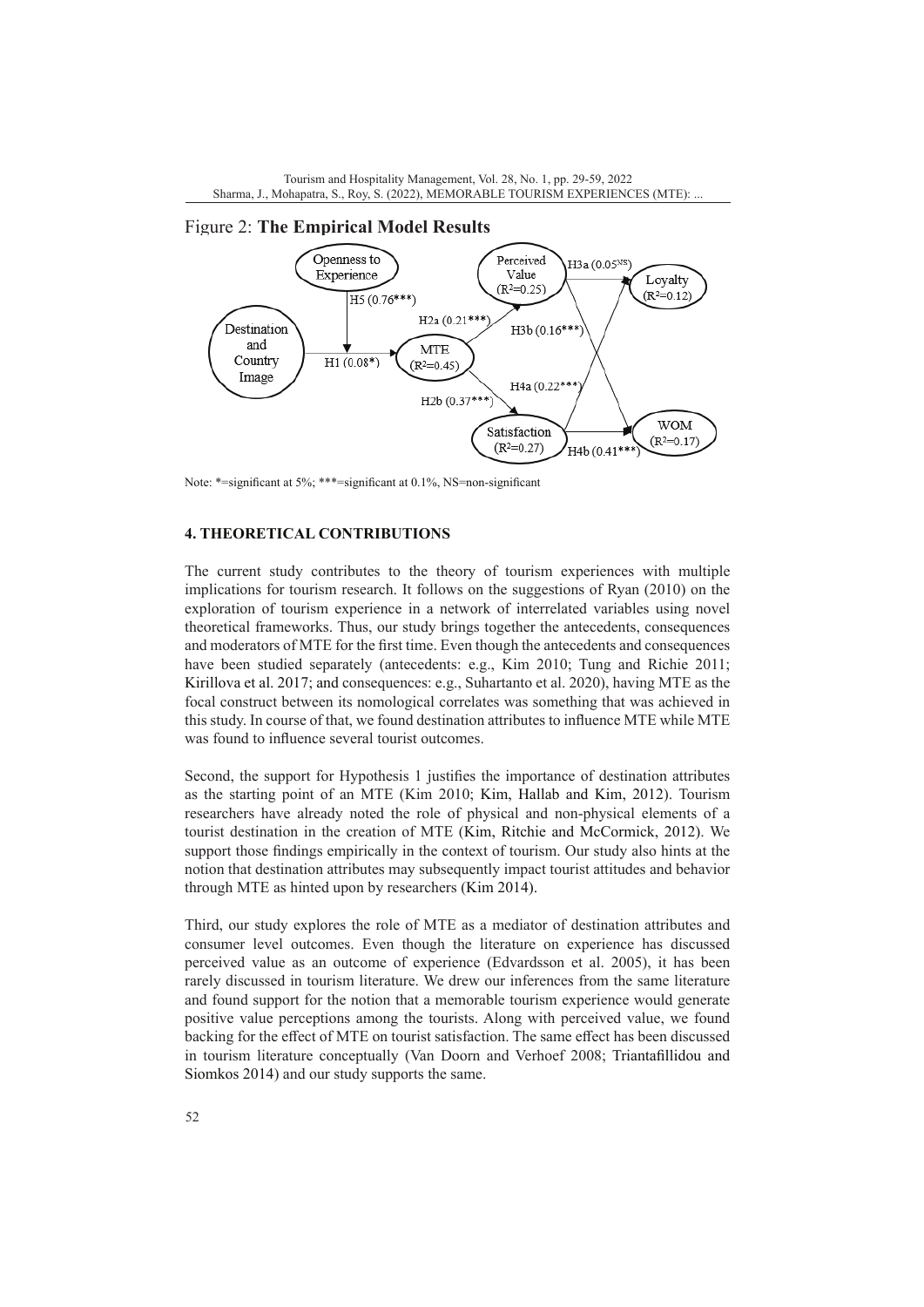The fourth major contribution of our study is the separation of the immediate outcomes of MTE from the subsequent outcomes. Researchers have discussed the role of MTE in the generation of future decision-making of the consumer (Kim et al. 2010; Liu et al. 2018), to be more specific, revisit decisions and word-of-mouth communication (Marschall 2012). In our study, this phenomenon is explicated through Hypotheses 3 and 4. However, in our case, H3a, that is the impact of perceived value on loyalty was not found significant. We argue that perceived value in case of an MTE would be more related to the overall experience assessment and even though it is high, it may not generate loyalty behavior or revisit intentions as the assessment is one time. This also supports the flow nature the tourism experience where it may not just lead to the transformation of the tourist in a short period of time. However, perceived value was found to generate positive WOM, which agrees with the existing literature (Chen and Tsai 2007; Suhartanto et al. 2020). The results of H4 (a and b) i.e., a positive and significant impact of satisfaction on loyalty and word of mouth were both in agreement with the literature (Klaus and Maklan 2013). Thereby, satisfaction generated through MTE would create loyal customers who in turn would disseminate positive WOM about the destination.

The fifth and final addition of our study to tourism literature is the inclusion of consumer openness to experience as a moderator. Researchers in MTE have not considered the role of individual characteristics of the tourist in the creation of MTE. Our findings suggest a strong moderating effect of tourist's openness to experience in the relationship between destination attributes and MTE (comparing the standardized beta coefficients of H1 in Table 7). Given the nature of tourism, tourists higher on openness to new experiences would have a higher sensitivity to the destination attributes and would be more adaptable to the same (Madjar 2008). Thereby, the effect of the destination attributes on MTE may not be the same on tourists with different personality types. Interestingly, we also found a significant (though small) direct effect of openness to experience on MTE. This implies that tourists who are more open would have stronger effects on their memory with respect to the tourist experience. This is in agreement with the existing thoughts on the relation between memory and MTE (Kim and Chen 2020).

To summarize, the present study highlights the role of MTE in both short and long term effects on the tourists. It also empathizes on the role of destination characteristics and image on the creation of favorable MTE. The integration of the antecedents and consequences (both immediate and subsequent) of MTE in tourism adds to both theoretical novelty and empirical generalization of earlier thought on the role of MTE, while justifying the mediating role of MTE.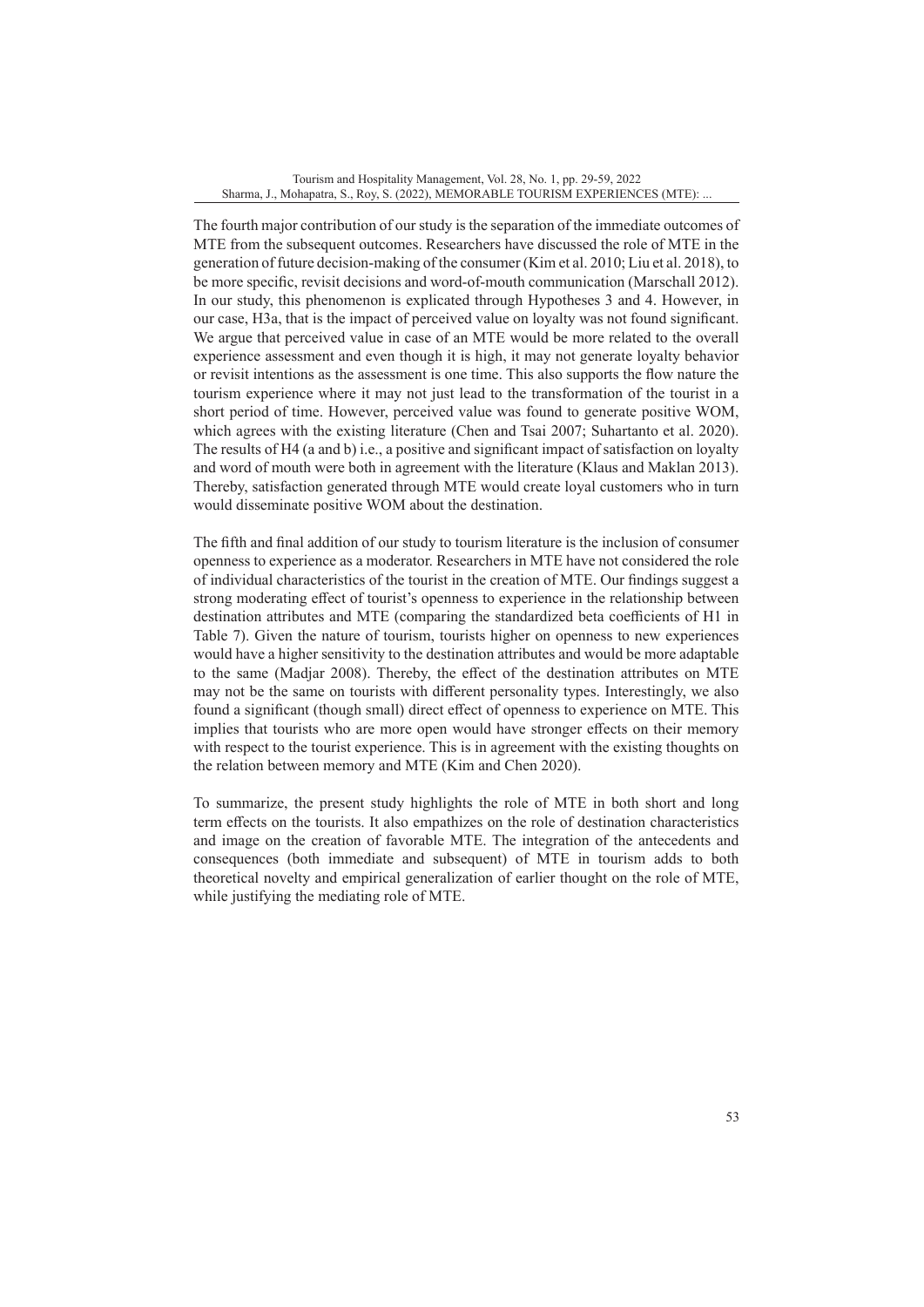### **5. MANAGERIAL IMPLICATIONS**

Our study has multiple managerial implications for the destination marketer and/or administrator. First, the destination marketer has to start at the destination attribute level to create a memorable experience and to generate tourist loyalty. Though a marketer cannot ensure that MTE would happen, they can always construct the situations and develop an environment where consumers could have an experience. These may be developed through naturally endowed resources, cultural resources, physically created resources or human resources. A properly curated set of attributes would only increase the probability of memorable tourism experience and that should be the objective of the marketer.

The marketer also has to be cautious while the experience is being generated. As discussed by others and also found in our study, MTEs are generated through the interactions of the tourists with the destination, its people, its physical infrastructure and similar touch points that would reduce the perceived risks and enhance the experience. If the marketer establishes monitoring mechanisms at these touch points, he/she would be able to measure the level of MTE and also its impact on the perceived value and satisfaction/ dissatisfaction of the tourists. The understanding of the success factors and pain points would enable the marketer to improve the tourism experience so that it becomes more memorable.

The results from the consequences of the MTE note that MTE may have immediate and long-term effects. While the immediate effects are important, it is the long-term effects that would enable the destination to thrive and grow. Thus, the marketer should strive to build loyalty towards the destination that he/she is promoting. A point to note, that in the present era, WOM is instantaneous and may happen in a short time gap after the experience if the tourist is satisfied or dissatisfied. This point underlines the role of careful monitoring and service recovery mechanism to ensure that the desired outcomes of MTE are achieved.

Lastly, our findings emphasize the influence of tourist personality on the creation of MTE. This poses a challenge for the marketer as our findings note certain personality types to augment the effect of destination attributes on MTE. This implication poses a challenge for the marketers as they do not have any direct control over the tourist personality. However, while the marketer may not have any control over the consumer personality, he/she may use effective communication to the target audience so that the audience is aware of what to expect from a destination. Thereby, indirectly the destination marketer would attract the right audience (in this case the experience seekers) and the generation of MTE may not be hampered.

## **CONCLUSION AND FUTURE STUDIES**

To conclude, the present study explored the effect of destination attributes (specifically destination image) on MTE and the effect of MTE on immediate outcomes such as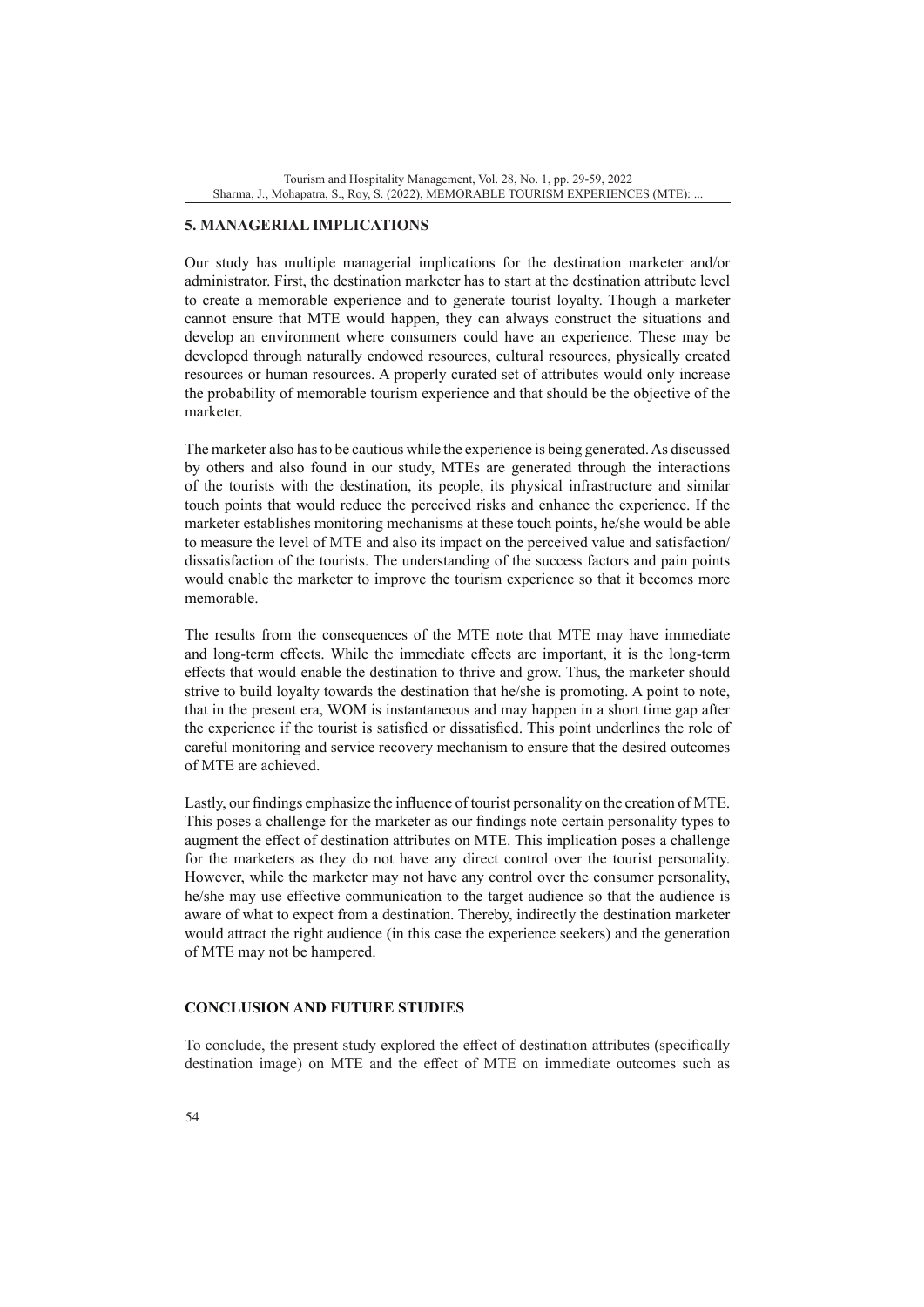perceived value and satisfaction and subsequent outcomes such as loyalty and word of mouth. In addition, the study also explored the moderating effect of consumer openness to experience on relation between destination attributes and MTE. The findings supported a significant positive effect of destination image on MTE and of MTE on perceived value and satisfaction. Consumer openness to experience was also found to moderate the effect of destination attributes on MTE. Though our study has advanced the literature on tourism experience, it has some limitations that could be explored in future avenues of investigation. First, our study was limited to a single country. Future studies could do a comparative analysis between different countries (e.g., a developing and a developed country) to check for inter-country differences. Second, the concept of experience may depend on culture. Thus, a cross country study may also integrate the role of cultural moderators in the process that we have explored. Third, we conducted a cross-sectional study. Future researchers could explore and expand the study to a longitudinal one where the same tourists are intercepted after a time period to check the actual long-term effects on MTE. Fourth, while we incorporated different destinations to aid generalizability, we did not include tourist idiosyncrasies such as the difference in needs derived from tourism. This could be a potential area of further research. Finally, we did not investigate the market level outcomes of MTE and restricted ourselves to the consumer attitudes and behavior. A worthwhile extension of our study should investigate the impact of MTE generated satisfaction on actual tourist spending that would allow understanding of the financial outcomes of MTE. Nevertheless, the present study has contributed to the literature on tourism experience with a focus on tourism with novel findings and calls for more research and practice in the same.

### **REFERENCES**

- Adhikari, A. and Bhattacharya, S. (2016), "Appraisal of literature on customer experience in tourism sector: review and framework", *Current Issues in Tourism*, Vol. 19, No. 4, pp. 296-321. [https://doi.org/10.1](https://doi.org/10.1080/13683500.2015.1082538) [080/13683500.2015.1082538](https://doi.org/10.1080/13683500.2015.1082538)
- Ali, F., Ryu, K. and Hussain, K. (2015), "Influence of Experiences on Memories, Satisfaction and Behavioral Intentions: A Study of Creative Tourism", *Journal of Travel and Tourism Marketing*, Vol. 33, No. 1, pp.85-100. <https://doi.org/10.1080/10548408.2015.1038418>
- Assaf, A.G. and Josiassen, A. (2012), "Identifying and ranking the determinants of tourism performance: A global investigation", *Journal of Travel Research*, Vol. 51, No. 4, pp. 388-399. [https://doi.](https://doi.org/10.1177%2F0047287511426337) [org/10.1177/0047287511426337](https://doi.org/10.1177%2F0047287511426337)
- Bagozzi, R.P. and Yi, Y. (2012), Specification, evaluation, and interpretation of structural equation models. *Journal of the academy of marketing science*, Vol. 40, No. 1, pp. 8-34. [https://doi.org/10.1007/s11747-](https://doi.org/10.1007/s11747-011-0278-x) [011-0278-x](https://doi.org/10.1007/s11747-011-0278-x)
- Baumeister, R.F. and K.D. Vohs (2002), The Pursuit of Meaningfulness in Life. *Handbook of Positive Psychology*, Oxford University Press, New York, pp. 608-618.
- Bendapudi, N. and Leone, R.P. (2003), "Psychological implications of customer participation in co-production", *Journal of Marketing*, Vol. 67, No. 1, pp. 14-28. [https://doi.org/10.1509/](https://doi.org/10.1509%2Fjmkg.67.1.14.18592) [jmkg.67.1.14.18592](https://doi.org/10.1509%2Fjmkg.67.1.14.18592)
- Bigné, J. E., Andreu, L., & Gnoth, J. (2005), "The theme park experience: An analysis of pleasure, arousal and satisfaction", *Tourism management*, Vol. 26, No. 6, pp. 833-844. [https://doi.org/10.1016/j.](https://doi.org/10.1016/j.tourman.2004.05.006) [tourman.2004.05.006](https://doi.org/10.1016/j.tourman.2004.05.006)
- Blackshaw, T. (2003), "*Leisure life: Myth, masculinity and modernity",* Psychology Press.
- Bolton, R.N. and Drew, J.H. (1991), "A multistage model of customers' assessments of service quality and value", *Journal of Consumer Research*, Vol. 17, No. 4, pp. 375-384. <https://doi.org/10.1086/208564>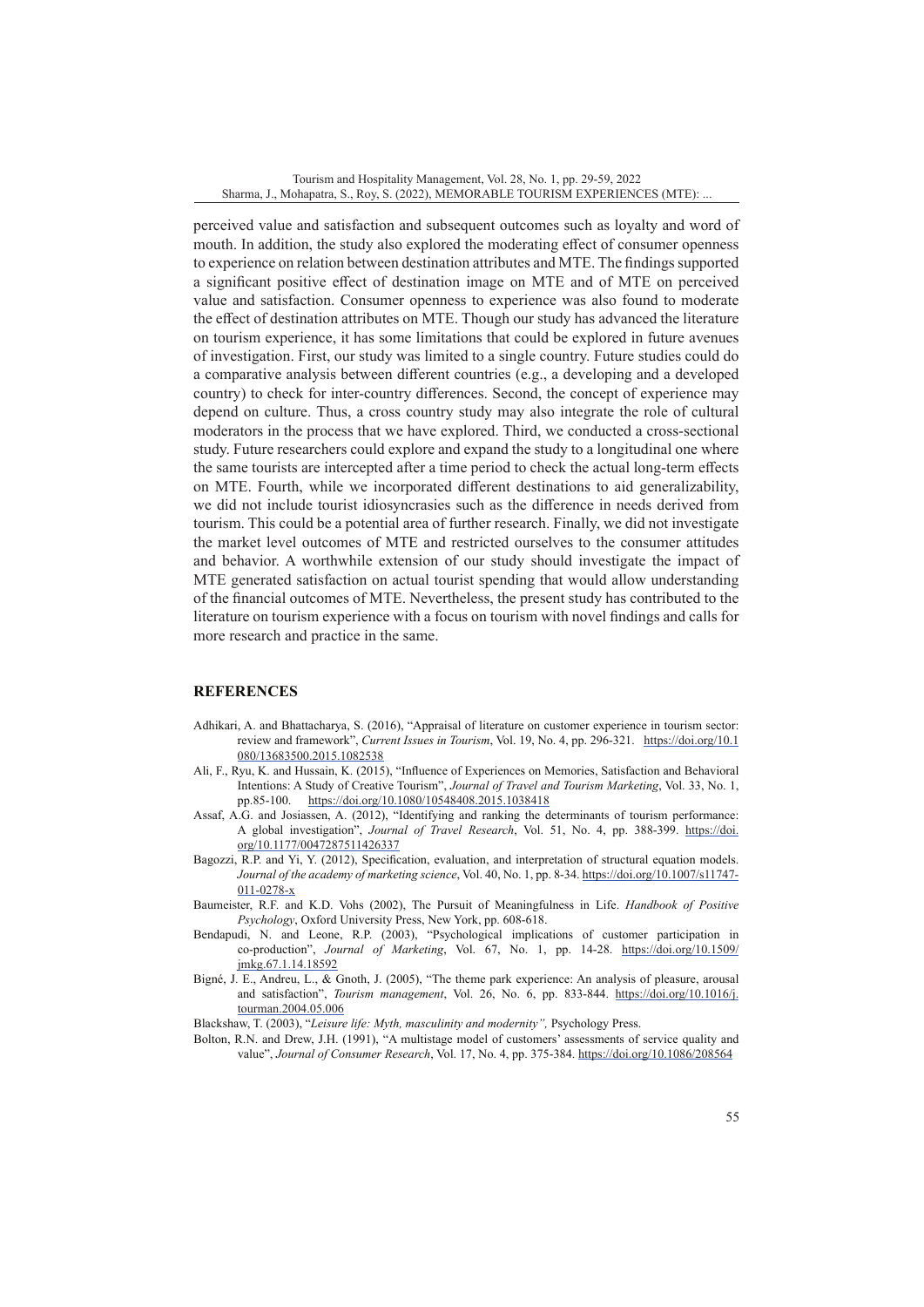- Butt, S. and Phillips, J.G. (2008), "Personality and self-reported mobile phone use", *Computers in Human Behavior*, Vol. 24, No. 2, pp. 346-360. <https://doi.org/10.1016/j.chb.2007.01.019>
- Carlson, R. A. (1997), *Experienced cognition*, Erlbaum, Mahwah, NJ.
- Chandralal, L. and Valenzuela, F.R. (2013), "Exploring memorable tourism experiences: Antecedents and behavioural outcomes", *Journal of Economics, Business and Management*, Vol. 1, No. 2, pp. 177- 181. <https://doi.org/10.7763%2FJOEBM.2013.V1.38>
- Chandralal, L., Rindfleish, J. and Valenzuela, F. (2015), "An application of travel blog narratives to explore memorable tourism experiences", *Asia Pacific Journal of Tourism Research*, Vol. 20, No. 6, pp. 680- 693. https://doi.org/10.1080%2F10941665.2014.925944
- Chen, C.F. and Tsai, D. (2007), "How destination image and evaluative factors affect behavioral intentions?", *Tourism Management*, Vol. 28, No. 4, pp. 1115-1122. <https://doi.org/10.1016/j.tourman.2006.07.007>
- Coelho, M.F., Gosling, M.S. and Almeida, A.S.A. (2018), "Tourism experiences: Core processes of memorable trips", *Journal of Hospitality and Tourism Management*, Vol. 37, pp. 11-22. [https://doi.org/10.1016/j.](https://doi.org/10.1016/j.jhtm.2018.08.004) [jhtm.2018.08.004](https://doi.org/10.1016/j.jhtm.2018.08.004)
- Cornelisse, M. (2018), "Understanding memorable tourism experiences: A case study", *Research in Hospitality Management*, Vol. 8, No. 2, pp. 93-99. <https://doi.org/10.1080/22243534.2018.1553370>
- Cronin Jr, J.J., Brady, M.K. and Hult, G.T.M. (2000), "Assessing the effects of quality, value, and customer satisfaction on consumer behavioral intentions in service environments", *Journal of Retailing*, Vol. 76, No. 2, pp. 193-218. [https://doi.org/10.1016/S0022-4359\(00\)00028-2](https://doi.org/10.1016/S0022-4359(00)00028-2)
- Csikszentmihalyi, M. (1990), *Flow: The psychology of optimal experience*. Harper and Row.
- Dubrovski, D. (2001), "The role of customer satisfaction in achieving business excellence", *Total Quality Management*, Vol. 12, No. 7-8, pp. 920-925. <https://doi.org/10.1080/09544120120096052>
- Edvardsson, B., Enquist, B. and Johnston, R. (2005), "Co-creating customer value through hyperreality in the prepurchase service experience", *Journal of Service Research*, Vol. 8, No. 2, pp. 149-161. [https://doi.](https://doi.org/10.1177/1094670505279729) [org/10.1177/1094670505279729](https://doi.org/10.1177/1094670505279729)
- Fornell, C. and Larcker, D.F. (1981), "Evaluating Structural Equation Models with Unobservable Variables and Measurement Error", *Journal of Marketing Research*, Vol. 18, No. 1, pp. 39-50. [https://doi.](https://doi.org/10.2307/3151312) [org/10.2307/3151312](https://doi.org/10.2307/3151312)
- Gennep, A.V. (1960), *The Rites of Passage*. University of Chicago.
- Gohary, Ali., Pourazizi, L., Madani, F. and Chan, E.Y. (2020), "Examining Iranian tourists' memorable experiences on destination satisfaction and behavioral intentions", *Current Issues in Tourism,* Vol. 23, No. 2, pp. 131-136. <https://doi.org/10.1080/13683500.2018.1560397>
- Gross, S. and Sand, M. (2020), "Adventure tourism: a perspective paper", *Tourism Review*, Vol. 75, No. 1, pp. 153-157.<https://doi.org/10.1108/TR-06-2019-0211>
- Hair, J.F., Anderson, R.E., Tatham, R.L. and Black, W.C. (2008), *Multivariate Data Analysis, (7th ed.)*. Upper Saddle River.
- Hair, J.F., Sarstedt, M., Ringle, C.M. and Mena, J.A. (2012), "An assessment of the use of partial least squares structural equation modeling in marketing research", *Journal of the academy of marketing science*, Vol. 40, No. 3, pp. 414-433. <https://doi.org/10.1007/s11747-011-0261-6>
- Hapsari, R. (2018), "Creating educational theme park visitor loyalty: The role of experience-based satisfaction, image and value", *Tourism and hospitality management*, Vol. 24, No. 2, pp. 359-274. [https://doi.](https://doi.org/10.20867/thm.24.2.7) [org/10.20867/thm.24.2.7](https://doi.org/10.20867/thm.24.2.7)
- Harris, L.C. and Goode. M.M. (2004), "The Four Levels of Loyalty and the Pivotal Role of Trust: A Study of Online Service Dynamics", *Journal of Retailing*, Vol. 80, No. 2, pp. 139-58. [https://doi.org/10.1016/j.](https://doi.org/10.1016/j.jretai.2004.04.002) [jretai.2004.04.002](https://doi.org/10.1016/j.jretai.2004.04.002)
- Hayes, A.F. and Montoya, A.K. (2017), "A tutorial on testing, visualizing, and probing an interaction involving a multicategorical variable in linear regression analysis", *Communication Methods and Measures*, Vol. 11, No. 1, pp. 1-30. <https://doi.org/10.1080/19312458.2016.1271116>
- Heene, M., Hilbert, S., Draxler, C. and Ziegler, M. (2011), "Masking Misfit in Confirmatory Factor Analysis by Increasing Unique Variances: A Cautionary Note on the Usefulness of Cutoff Values of Fit Indices." *Psychological Methods*, Vol. 16, No. 3, pp. 319-336. [https://doi.org/10.1037/a0024917](https://psycnet.apa.org/doi/10.1037/a0024917)
- Hoch, S.J. and Deighton, J. (1989), "Managing what consumers learn from experience", *Journal of Marketing*, Vol. 53, No. 2, pp. 1-20. <https://doi.org/10.1177/002224298905300201>
- Holbrook, M.B. and Hirschman, E.C. (1982), "The experiential aspects of consumption: Consumer fantasies, feelings, and fun", *Journal of Consumer Research*, Vol. 9, No. 2, pp. 132-140. [https://doi.](https://doi.org/10.1086/208906) [org/10.1086/208906](https://doi.org/10.1086/208906)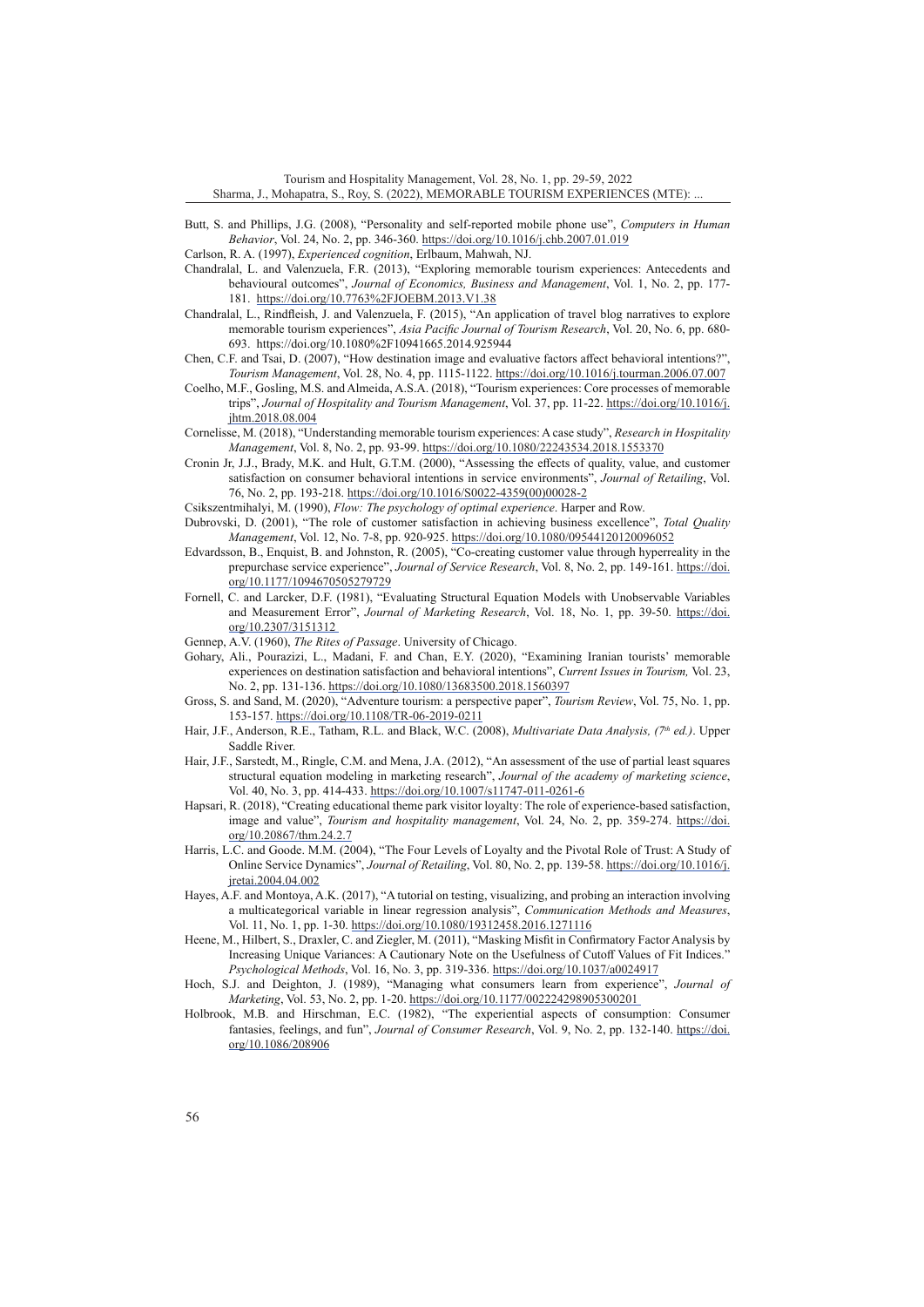- Hussein, A.S. (2018), "Effects of brand experience on brand loyalty in Indonesian casual dining restaurant: Roles of customer satisfaction and brand of origin", *Tourism and hospitality management*, Vol. 24, No. 1, pp. 119-132. <https://doi.org/10.20867/thm.24.1.4>
- Iványi, T. and Bíró-Szigeti, S. (2020), "Understanding Internal Connections of Music Festivals' Experience Dimensions", *Tourism and hospitality management*, Vol. 26, No. 2, pp. 437-454. [https://doi.](https://doi.org/10.20867/thm.26.2.9) [org/10.20867/thm.26.2.9](https://doi.org/10.20867/thm.26.2.9)
- Kim, J.H. (2014), "The antecedents of memorable tourism experiences: The development of a scale to measure the destination attributes associated with memorable experiences", *Tourism Management*, Vol. 44, pp. 34-45. <https://doi.org/10.1016/j.tourman.2014.02.007>
- Kim, J.H. (2018), "The Impact of Memorable Tourism Experiences on Loyalty Behaviors: The Mediating Effects of Destination Image and Satisfaction", *Journal of Travel Research*, Vol. 57, No. 7, pp. 856– 870. [https://doi.org/10.1177/0047287517721369](https://doi.org/10.1177%2F0047287517721369)
- Kim, H. and Chen, J.S. (2020), "Memorable travel experiences: recollection vs belief", *Tourism Recreation Research*, Vol. 46, No. 1, pp. 124-131. <https://doi.org/10.1080/02508281.2020.1771653>
- Kim, J.H. and Jang, S.C. (2016), "Memory retrieval of cultural event experiences: Examining internal and external influences", *Journal of Travel Research*, Vol. 55, No. 3, pp. 322-339. https://doi. org/[10.1177/0047287514553058](http://doi.org/10.1177/0047287514553058)
- Kim, K., Hallab, Z. and Kim, J.N. (2012), "The moderating effect of travel experience in a destination on the relationship between the destination image and the intention to revisit", *Journal of Hospitality Marketing & Management*, Vol. 21, No. 5, pp. 486-505. [https://doi.org/10.1080/19368623.2012.62](https://doi.org/10.1080/19368623.2012.626745) [6745](https://doi.org/10.1080/19368623.2012.626745)
- Kim, J.H., Ritchie, J.B. and McCormick, B. (2012), "Development of a scale to measure memorable tourism experiences" *Journal of Travel Research*, Vol. 51, No. 1, pp. 12-25. [https://doi.](https://doi.org/10.1177%2F0047287510385467) [org/10.1177/0047287510385467](https://doi.org/10.1177%2F0047287510385467)
- Kim, J.H., Ritchie, J.R. and Tung, V.W.S. (2010), "The effect of memorable experience on behavioral intentions in tourism: A structural equation modeling approach", *Tourism Analysis*, Vol. 15, No. 6, pp. 637-648. <https://doi.org/10.3727/108354210X12904412049776>
- Kim, J.H. and Ritchie, J.R.B. (2014), "Cross-cultural validation of a memorable tourism experience scale (MTES)", *Journal of Travel Research*, Vol. 53, No. 3, pp. 323–335. [https://doi.](https://doi.org/10.1177/0047287513496468) [org/10.1177/0047287513496468](https://doi.org/10.1177/0047287513496468)
- Kim, J.H. (2010), "Determining the factors affecting the memorable nature of travel experiences", *Journal of Travel & Tourism Marketing*, Vol. 27, No. 8, pp. 780-796. [https://doi.org/10.1080/10548408.2010.5](https://doi.org/10.1080/10548408.2010.526897) [26897](https://doi.org/10.1080/10548408.2010.526897)
- Kim, H. and Chen, J.S. (2019), "The memorable travel experience and its reminiscence functions", *Journal of Travel Research*, Vol. 58, No. 4, pp. 637-649. [https://doi.org/10.1177/0047287518772366](https://doi.org/10.1177%2F0047287518772366)
- Kirillova, K., Lehto, X. and Cai, L. (2017), "What triggers transformative tourism experiences?", *Tourism Recreation Research*, Vol. 42, No. 4, pp. 498-511.<https://doi.org/10.1080/02508281.2017.1342349>
- Klaus, P.P. and Maklan, S. (2013), "Towards a better measure of customer experience", *International Journal of Market Research*, Vol. 55, No. 2, pp. 227-246. [https://doi.org/10.2501/IJMR-2013-021](https://doi.org/10.2501%2FIJMR-2013-021)
- Lee, S., Jeon, S. and Kim, D. (2011), "The impact of tour quality and tourist satisfaction on tourist loyalty: The case of Chinese tourists in Korea", *Tourism Management*, Vol. 32, No. 5, pp. 1115-1124. [https://doi.](https://doi.org/10.1016/j.tourman.2010.09.016) [org/10.1016/j.tourman.2010.09.016](https://doi.org/10.1016/j.tourman.2010.09.016)
- Lee, S.Y., Petrick, J.F. and Crompton, J. (2007), "The roles of quality and intermediary constructs in determining festival attendees' behavioral intention", *Journal of Travel Research*, Vol. 45, No. 4, pp. 402–412. <https://doi.org/10.1177/0047287507299566>
- MacCallum, R.C. and Austin, J.T. (2000), "Applications of structural equation modeling in psychological research", *Annual review of psychology*, Vol. 51, No. 1, pp. 201-226. [https://doi.org/10.1146/annurev.](https://doi.org/10.1146/annurev.psych.51.1.201) [psych.51.1.201](https://doi.org/10.1146/annurev.psych.51.1.201)
- Madjar, N. (2008), "Emotional and informational support from different sources and employee creativity", *Journal of Occupational and Organizational Psychology*, Vol. 81, No. 1, pp. 83-100. [https://doi.](https://doi.org/10.1348/096317907x202464) [org/10.1348/096317907x202464](https://doi.org/10.1348/096317907x202464)
- Marschall, S. (2012), "Personal memory tourism and a wider exploration of the tourism− memory nexus", *Journal of Tourism and Cultural Change*, Vol. 10, No. 4, pp. 321-335. [https://doi.org/10.108](https://doi.org/10.1080/14766825.2012.742094) [0/14766825.2012.742094](https://doi.org/10.1080/14766825.2012.742094)
- Martín-Ruiz, D., Barroso-Castro, C. and Rosa-Díaz, I.M. (2012), "Creating customer value through service experiences: an empirical study in the hotel industry", *Tourism and Hospitality Management*, Vol. 18, No. 1, pp. 37-53. <https://doi.org/10.20867/thm.18.1.3>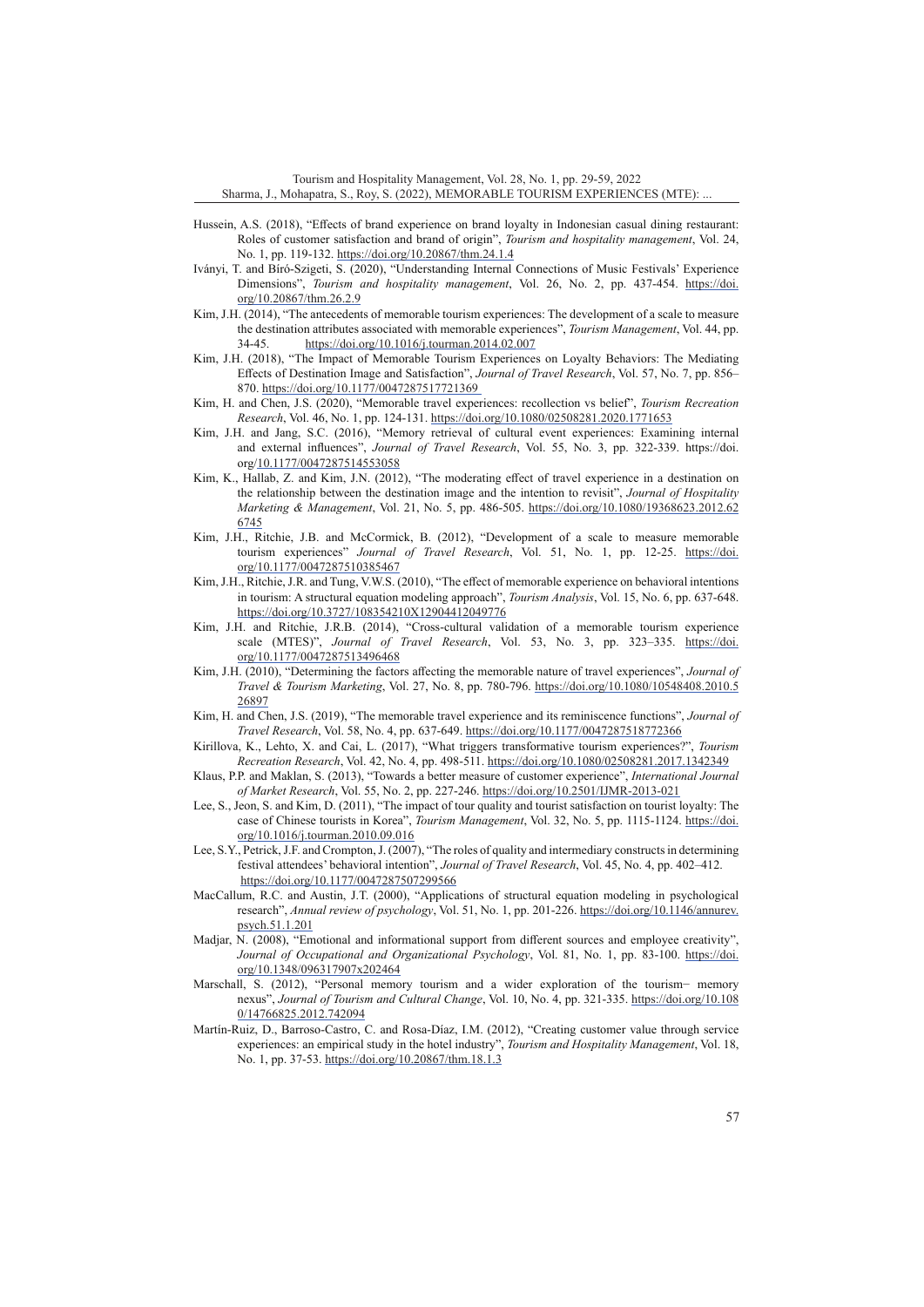- Moghavvemi, S., Woosnam, K.M., Paramanathan, T., Musa, G. and Hamzah, A. (2017), "The effect of residents' personality, emotional solidarity, and community commitment on support for tourism development", *Tourism Management*, Vol. 63, pp. 242-254. <https://doi.org/10.1016/j.tourman.2017.06.021>
- Morgan, M. and Xu, F. (2009), "Student travel experiences: Memories and dreams", *Journal of Hospitality Marketing and Management*,Vol. 18, No. 2-3, pp. 216-236.<https://doi.org/10.1080/19368620802591967>
- Murphy, P., Pritchard, M.P. and Smith, B. (2000), "The destination product and its impact on traveller perceptions", *Tourism management*, Vol. 21, No. 1, pp. 43-52. [https://doi.org/10.1016/s0261-](https://doi.org/10.1016/s0261-5177(99)00080-1) [5177\(99\)00080-1](https://doi.org/10.1016/s0261-5177(99)00080-1)
- Oliver, R.L. (1980), "A Cognitive Model of the Antecedents and Consequences of Satisfaction Decisions", *Journal of Marketing Research*. Vol. 17, No. 4*,* pp. 460–469. <https://doi.org/10.2307/3150499>
- Ou, Y.C. and Verhoef, P.C. (2017), "The impact of positive and negative emotions on loyalty intentions and their interactions with customer equity drivers", *Journal of Business Research*, Vol. 80, pp. 106-115. <https://doi.org/10.1016/j.jbusres.2017.07.011>
- Pine, B.J. and Gilmore, J.H. (1999), *The experience economy: Work is theatre and every business a stage*. Boston: Harvard Business Press.
- Richards, G.W. (2018), *Report on Tourism and Culture Synergies*. Madrid: UNWTO Publications.
- Ritchie, B., Tung, V. and Ritchie, R. (2011), "Tourism experience management research", *International Journal of Contemporary Hospitality Management*, Vol. 23, No. 4, pp. 419-438. [https://doi.](https://doi.org/10.1108/09596111111129968) [org/10.1108/09596111111129968](https://doi.org/10.1108/09596111111129968)
- Ryan, C. (2010), "Ways of conceptualizing the tourist experience a review of literature", *Tourism Recreation Research*, Vol. 35, No. 1, pp. 37-46. <https://doi.org/10.1080/02508281.2010.11081617>
- Sanjeev, G.M. and Birdie, A.K. (2019), "The tourism and hospitality industry in India: emerging issues for the next decade", *Worldwide Hospitality and Tourism Themes*, Vol. 11, No. 4, pp. 355-361. [https://doi.](https://doi.org/10.1108/whatt-05-2019-0030) [org/10.1108/whatt-05-2019-0030](https://doi.org/10.1108/whatt-05-2019-0030)
- Schneider, P.P. and Vogt, C.A. (2012), "Applying the 3M model of personality and motivation to adventure travelers", *Journal of Travel Research*, Vol. 51, No. 6, pp. 704-716. [https://doi.](https://doi.org/10.1177/0047287512451134) [org/10.1177/0047287512451134](https://doi.org/10.1177/0047287512451134)
- Sharma P. and Nayak J.K. (2019), "Understanding memorable tourism experiences as the determinants of tourists' behaviour", *International Journal Tourism Research*, Vol.21, No.4, pp. 504–518. [https://doi.](https://doi.org/10.1002/jtr.2278) [org/10.1002/jtr.2278](https://doi.org/10.1002/jtr.2278)
- Sthapit, E. and Björk, P. (2019), "Relative contributions of souvenirs on memorability of a trip experience and revisit intention: A study of visitors to Rovaniemi, Finland. Scandinavian", *Journal of Hospitality and Tourism*, Vol. 19, No. 1, pp. 1–26. <https://doi.org/10.1080/15022250.2017.1354717>
- Sthapit, E. and Coudounaris, D.N. (2018), "Memorable tourism experiences: Antecedents and outcomes", *Scandinavian Journal of Hospitality and Tourism*, Vol. 18, No. 1, pp. 72-94. [https://doi.org/10.1080/](https://doi.org/10.1080/15022250.2017.1287003) [15022250.2017.1287003](https://doi.org/10.1080/15022250.2017.1287003)
- Suhartanto, D., Dean, D., Chen, B.T. and Kusdibyo, L. (2020), "Tourist experience with agritourism attractions: what leads to loyalty?", *Tourism Recreation Research*, Vol. 45, No. 3, pp. 364-375. [https://doi.org/10](https://doi.org/10.1080/02508281.2020.1736251) [.1080/02508281.2020.1736251](https://doi.org/10.1080/02508281.2020.1736251)
- Swanston, B. (2019). Information on Tourism Development in India. *USA Today*, viewed 7 March 2019, <https://traveltips.usatoday.com/information-tourism-development-india-30292.html>
- Triantafillidou, A. and Siomkos, G. (2014), "Consumption experience outcomes: satisfaction, nostalgia intensity, word-of-mouth communication and behavioural intentions", *Journal of Consumer Marketing*, Vol. 31, No. 6/7, pp. 526-540.<https://doi.org/10.1108/jcm-05-2014-0982>
- Tsai, C.T. (2016), "Memorable tourist experiences and place attachment when consuming local food", *International Journal of Tourism Research*, Vol. 18, No. 6, pp. 536-548. [https://doi.org/10.1002/](https://doi.org/10.1002/jtr.2070) [jtr.2070](https://doi.org/10.1002/jtr.2070)
- Tung, V.W.S. and Ritchie, J.B. (2011), "Exploring the essence of memorable tourism experiences", *Annals of Tourism Research*, Vol. 38, No. 4, pp. 1367-1386. <https://doi.org/10.1016/j.annals.2011.03.009>
- Turner, V. (1974), *Liminal to liminoid in play, flow, and ritual: An essay in comparative symbology*. Rice University Studies.

Van Doorn, J. and Verhoef, P.C. (2008), "Critical incidents and the impact of satisfaction on customer share", *Journal of Marketing*, Vol. 72, No. 4, pp. 123-142. <https://doi.org/10.1509/jmkg.72.4.123>

- Zeithaml, V.A. (1988), "Consumer perceptions of price, quality, and value: a means-end model and synthesis of evidence",*Journal of Marketing*,Vol. 52, No. 3, pp. 2-22. <https://doi.org/10.1177/002224298805200302>
- Zhang, H., Wu, Y. and Buhalis, D. (2018), "A model of perceived image, memorable tourism experiences and revisit intention", *Journal of Destination Marketing & Management*, Vol. 8, pp. 326-336. [https://doi.](https://doi.org/10.1016/j.jdmm.2017.06.004) [org/10.1016/j.jdmm.2017.06.004](https://doi.org/10.1016/j.jdmm.2017.06.004)